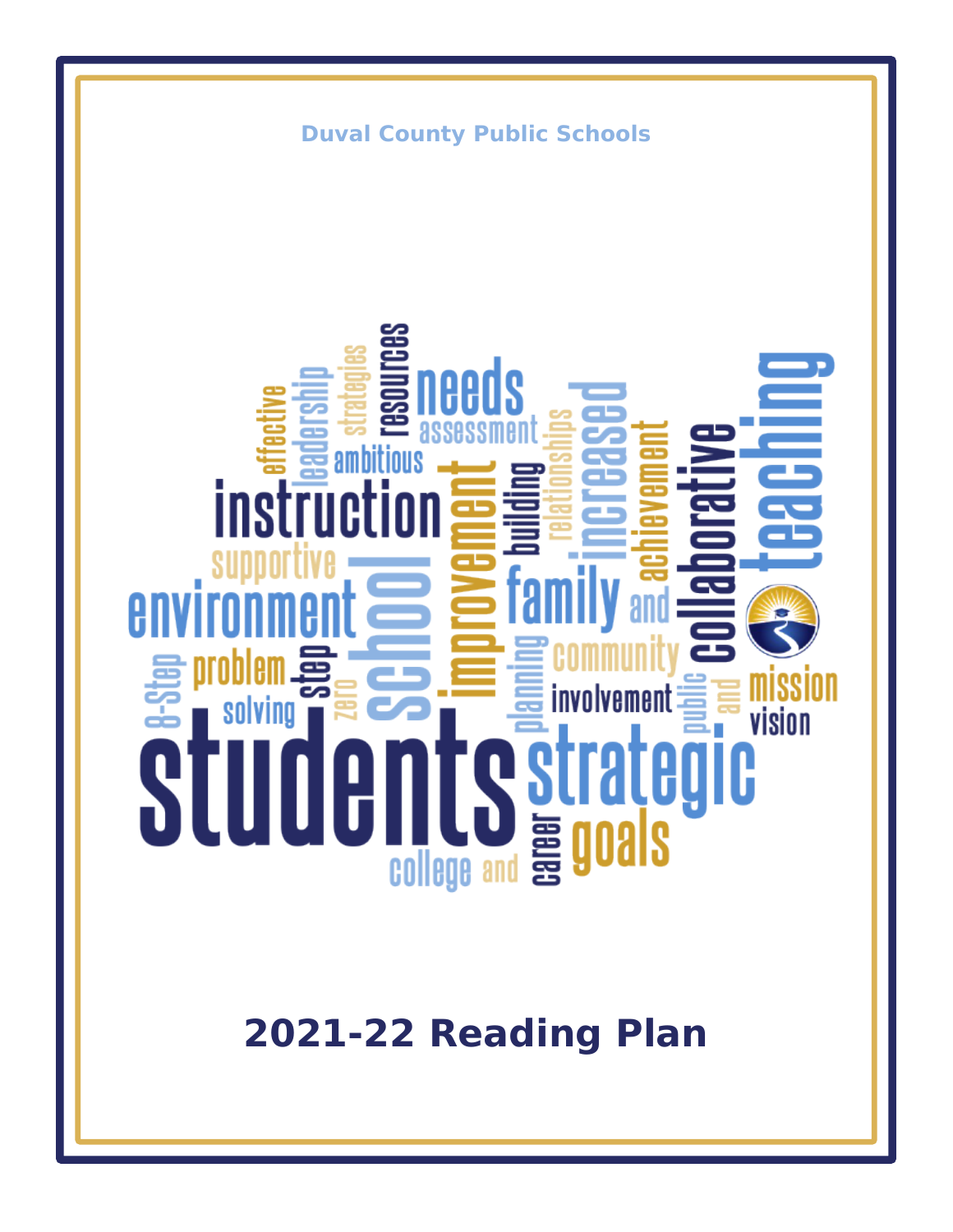# **Table of Contents**

| <b>Contact Information, Communication Plan, and Student Achievement</b><br><b>Goals</b> | 3  |
|-----------------------------------------------------------------------------------------|----|
| <b>Budget</b>                                                                           | 5  |
| <b>School Literacy Leadership Teams</b>                                                 | 7  |
| <b>Professional Development</b>                                                         | 8  |
| <b>Charter Schools</b>                                                                  | 9  |
| <b>Literacy Coaches</b>                                                                 | 10 |
| <b>District-Level Monitoring of Plan Implementation</b>                                 | 13 |
| <b>School-Level Monitoring of Plan Implementation</b>                                   | 16 |
| <b>Summer Reading Camp</b>                                                              | 18 |
| <b>Parent Support through a Read-At-Home Plan</b>                                       | 21 |
| <b>Assessment, Curriculum, and Instruction</b>                                          | 22 |
| <b>Identification of Students with a Substantial Reading Deficiency</b>                 | 27 |
| <b>300 Lowest Performing Elementary Schools</b>                                         | 28 |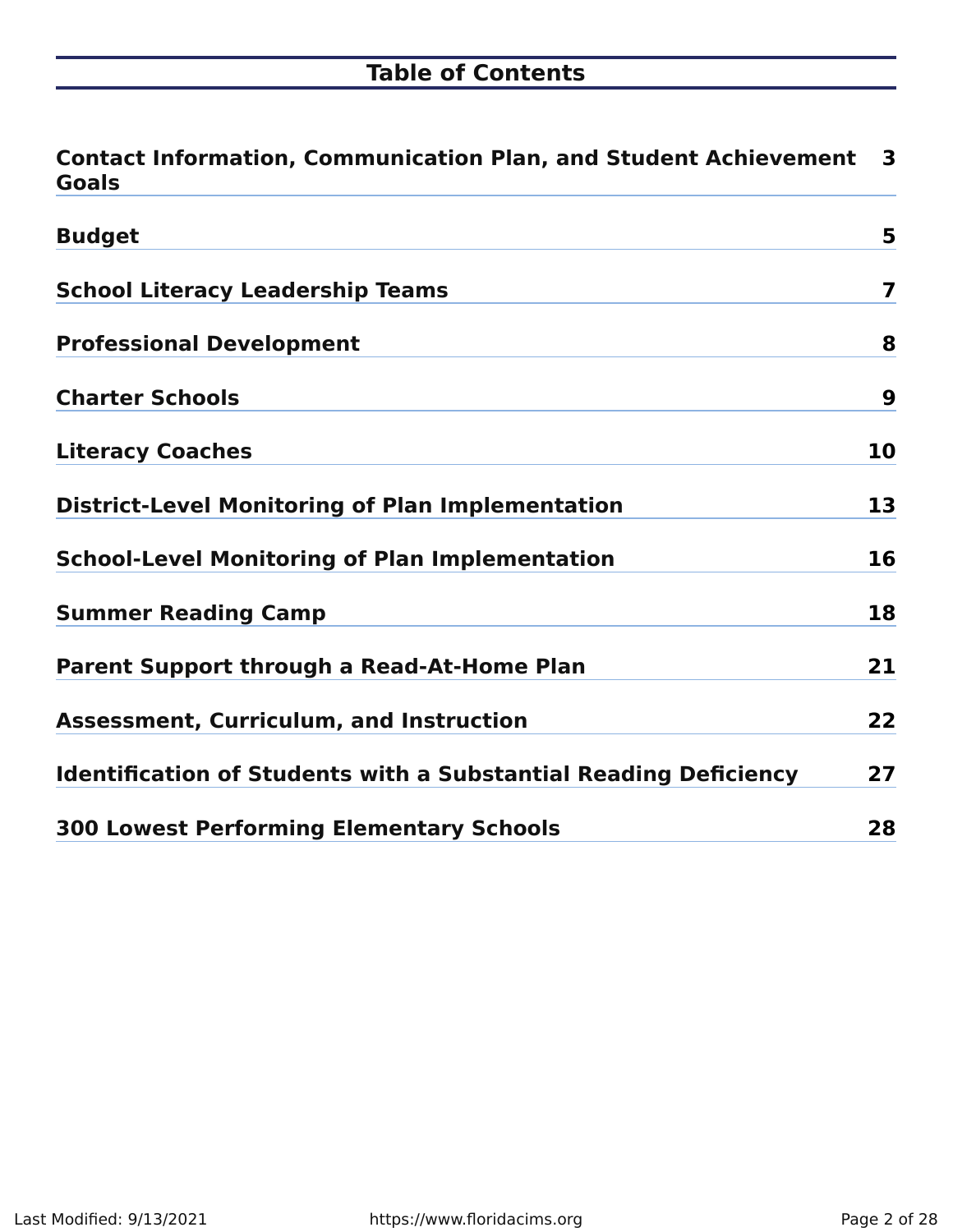## <span id="page-2-0"></span>**Contact Information, Communication Plan, and Student Achievement Goals**

#### **Contact Information - Part A**

#### **District Contact Information**

#### **Reading Contacts**

Identify the name, email address, position title, and job duties/responsibilities for each member of the district reading team.

| <b>Contact</b>                                        | <b>Name</b>                  | <b>Title</b>                                 | <b>Email</b>               | <b>Phone</b><br><b>Number</b> |
|-------------------------------------------------------|------------------------------|----------------------------------------------|----------------------------|-------------------------------|
| <b>Main District</b><br><b>Reading Contact</b>        | Berry,<br><b>Brandie</b>     | Director of ELA/<br>Reading                  | berryb@duvalschools.org    | 904-348-7857                  |
| <b>Elementary English</b><br>Language Arts (ELA)      | Berry,<br><b>Brandie</b>     | Director of ELA/<br>Reading                  | berryb@duvalschools.org    | 904-348-7857                  |
| Reading<br>Endorsement                                | Walker,<br>Beverly           | Supervisor of<br>Professional<br>Development | walkerb2@duvalschools.org  | 904-348-7747                  |
| <b>Reading Curriculum</b>                             | Berry,<br><b>Brandie</b>     | Director of ELA/<br>Reading                  | berryb@duvalschools.org    | 904-348-7857                  |
| Professional<br>Development                           | Fenelon-<br>Silva,<br>Altina | Supervisor of<br>Professional<br>Development | fenelona2@duvalschools.org | 904-348-7747                  |
| Assessment                                            | Hays,<br>Virginia            | Director of<br>Assessment<br><b>Services</b> | haysv@duvalschools.org     | 904-348-7850                  |
| Data Element                                          | Wright,<br>Corey             | Director of Data<br>and Assessment           | wrightc8@duvalschools.org  | 904-390-2976                  |
| <b>Summer Reading</b><br>Camp                         | Berry,<br><b>Brandie</b>     | Director of ELA/<br>Reading                  | berryb@duvalschools.org    | 904-348-7857                  |
| Third Grade<br>Promotion                              | Berry,<br><b>Brandie</b>     | Director of ELA/<br>Reading                  | berryb@duvalschools.org    | 904-348-7857                  |
| 300<br>Lowest-Performing<br><b>Elementary Schools</b> | Berry,<br><b>Brandie</b>     | Director of ELA/<br>Reading                  | berryb@duvalschools.org    | 904-348-7857                  |
| Secondary ELA                                         | Berry,<br><b>Brandie</b>     | Director of ELA/<br>Reading                  | berryb@duvalschools.org    | 904-348-7857                  |

### **Communication of Plan Information**

**Describe how the district will communicate the contents of its Comprehensive Evidence‐Based Reading Plan to all stakeholders, including school administrators, reading leadership teams, literacy coaches, classroom instructors, support staff, and parents.**

The K-12 Reading Plan is shared with region superintendents and principals via Academic Services newsletter. It is shared with coaches, teachers, and support staff via the districtwide Weekly Briefing. It will also be posted in our internal curriculum guides and publicfacing website.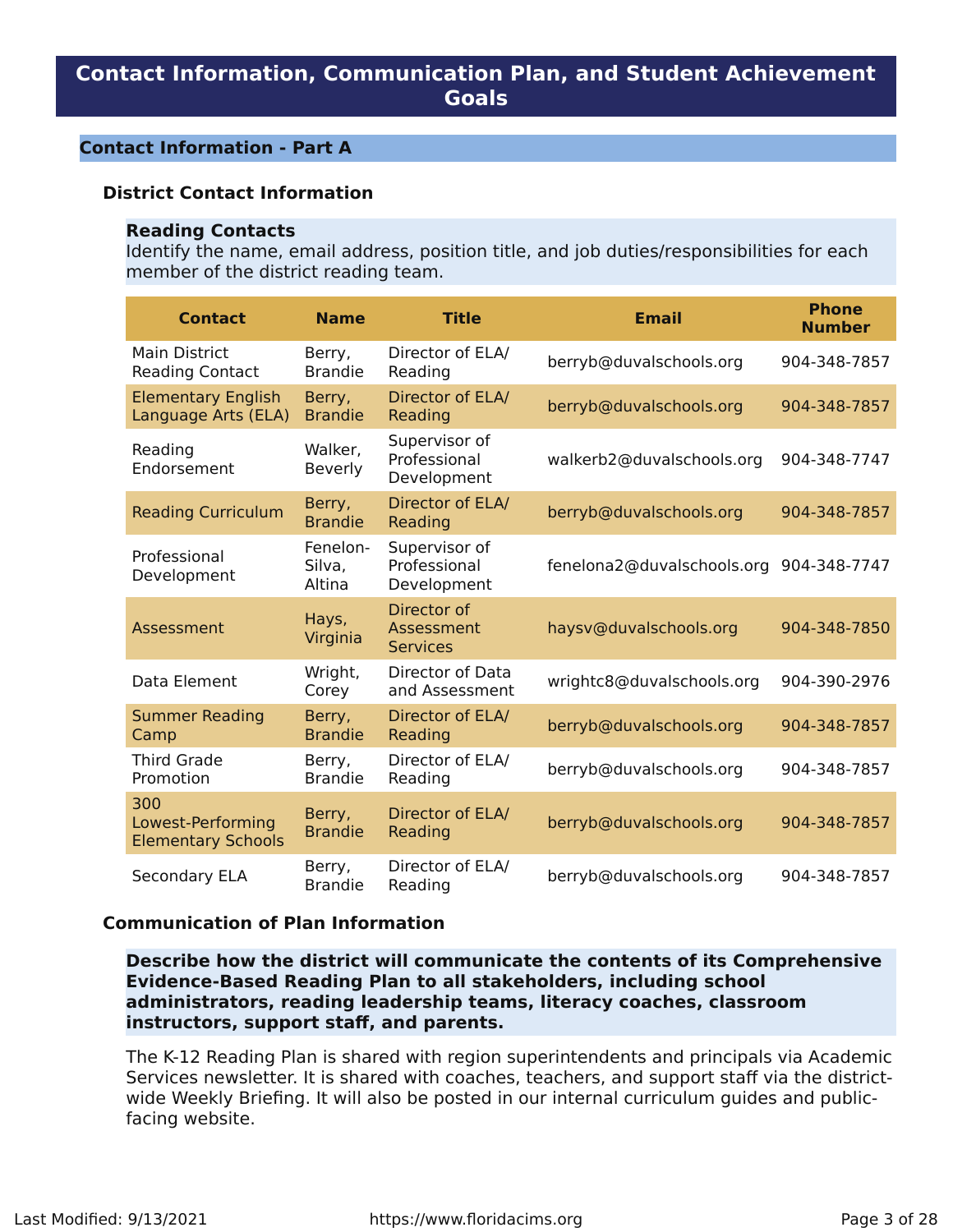## **Measurable Student Achievement Goals**

**For each grade, K‐12, establish clear and measurable student literacy achievement goals based on screening, progress monitoring, and statewide/ districtwide summative assessments.**

**Previous School Year Kindergarten - % of Students "Ready" on FLKRS** 54%

**Goal for Plan Year Kindergarten - % of Students "Ready" on FLKRS** 56%

#### **Describe action steps to meet the district's kindergarten readiness goal.**

Duval County Public Schools (DCPS) is implementing World of Wonders curriculum in all VPK classes and Frog Street in all district-operated Head Start programs. Additional supports are provided as needed in the areas of print concepts, phonological awareness, oral language, and mathematics as determined by student progress on the VPK assessment and the STAR Early Literacy exam. We have replicated the state's pilot of STAR Early Literacy in all VPK classrooms to determine students' readiness for kindergarten before leaving VPK. This allows us to better meet the needs of students and make adjustments to curriculum as indicated by the data.

To ensure that our VPK students continue learning over the summer, a 300-hour summer program will be offered for any student transitioning to kindergarten who did not complete 70% of their hours during the school year. Additionally, DCPS is providing a transition to kindergarten kit to every student who participated in a VPK program during the 2020-21 school year. We will also provide transition kits to 500 students enrolled in 25 low-performing preschools in Duval County. Parents and guardians will receive the FLDOE parent newsletter for kindergarten and a workbook for use during the summer months to help prepare students for kindergarten. We also hold online transition to kindergarten meetings with our district programs and community providers.

| <b>Grade</b>     | <b>Previous School Year</b><br>% of Students Scoring |                  |                  |       |                  | <b>Goal for Plan Year</b><br>% of Students Scoring |                  |                  |       |       |
|------------------|------------------------------------------------------|------------------|------------------|-------|------------------|----------------------------------------------------|------------------|------------------|-------|-------|
|                  | Lvl <sub>1</sub>                                     | Lvl <sub>2</sub> | Lvl <sub>3</sub> | Lvl 4 | Lvl <sub>5</sub> | Lvl <sub>1</sub>                                   | Lvl <sub>2</sub> | Lvl <sub>3</sub> | LvI 4 | LvI 5 |
| 3                | 30                                                   | 22               | 25               | 18    | 5                | 25                                                 | 17               | 30               | 21    |       |
| $\boldsymbol{4}$ | 35                                                   | 20               | 21               | 16    | 7                | 30                                                 | 15               | 27               | 19    | 9     |
| 5                | 27                                                   | 24               | 23               | 17    | 8                | 22                                                 | 19               | 29               | 20    | 10    |
| 6                | 32                                                   | 24               | 19               | 17    | 8                | 27                                                 | 19               | 24               | 20    | 10    |
| 7                | 37                                                   | 23               | 18               | 14    |                  | 32                                                 | 18               | 24               | 17    | 9     |
| 8                | 32                                                   | 22               | 23               | 15    | 9                | 27                                                 | 17               | 28               | 17    | 11    |
| 9                | 35                                                   | 23               | 18               | 17    | 8                | 30                                                 | 18               | 23               | 19    | 10    |
| 10               | 31                                                   | 23               | 19               | 19    | 8                | 26                                                 | 18               | 24               | 22    | 10    |

#### **Statewide English Language Arts Standardized Assessment:**

**Include additional literacy goals based on screening, progress monitoring, and/ or district summative assessments. At a minimum, include specific goals for K‐2 students.**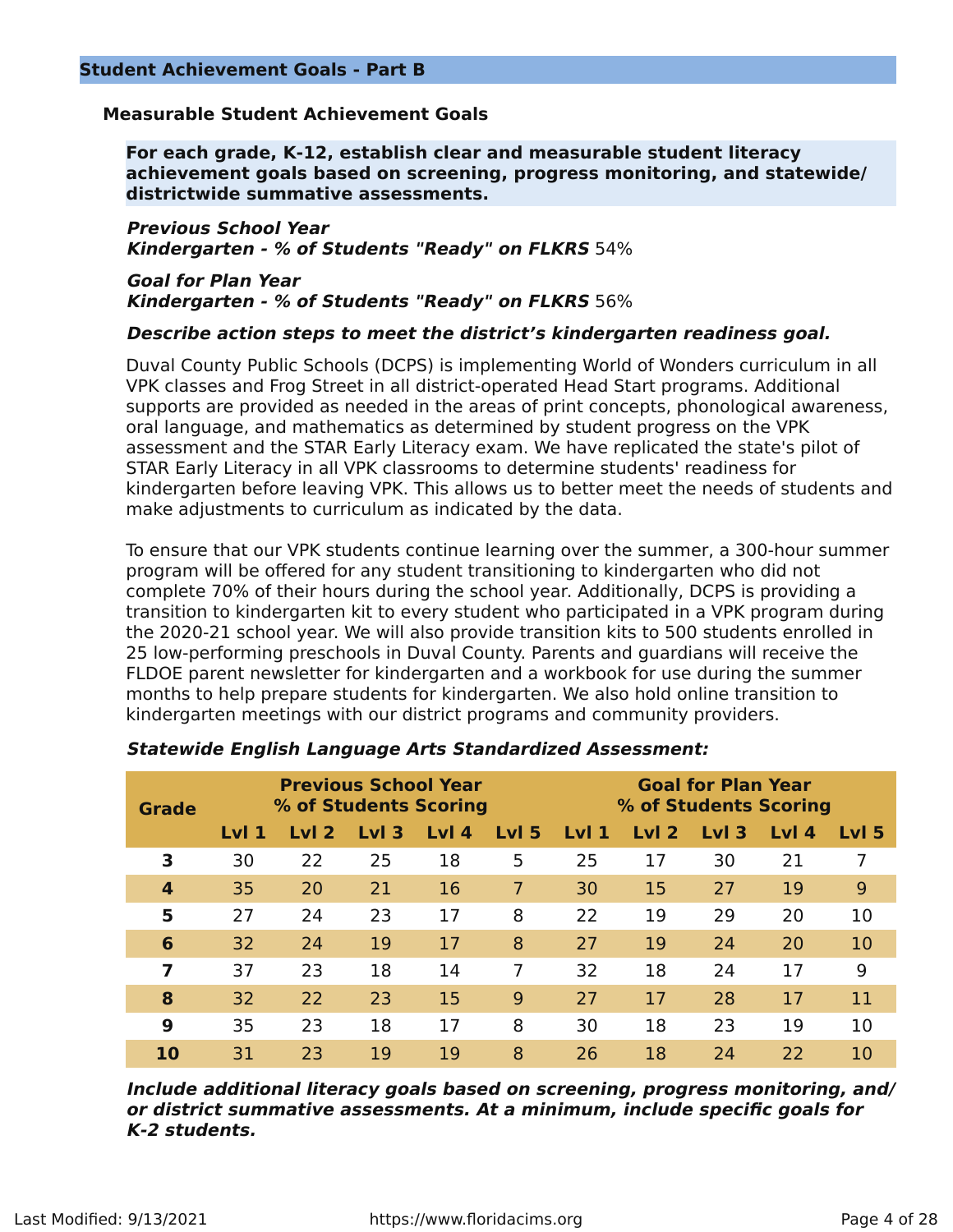Example: For each grade, K‐2, increase the percentage of students currently scoring at or above grade level on (the approved district progress monitoring assessment) by 5% this year, from (60%) to (65%).

K-2 student literacy proficiency on the Spring i-Ready diagnostic will increase from 64.47% in June 2021 to 72.55 in 2021-22.

## **District Budget for Research-Based Reading Instructions Allocation**

<span id="page-4-0"></span>

| <b>Budget</b>  |                                                                     |            |                |  |  |
|----------------|---------------------------------------------------------------------|------------|----------------|--|--|
| 1              | <b>Research-Based Reading Instruction Allocation</b>                |            |                |  |  |
| $\overline{2}$ | <b>Estimated proportional share distributed to district charter</b> |            |                |  |  |
|                |                                                                     | <b>FTE</b> | 2021-22        |  |  |
|                |                                                                     |            | \$852,675.00   |  |  |
| 3              | Reading coaches assigned to elementary schools                      |            | \$322,566.94   |  |  |
|                |                                                                     | <b>FTE</b> | 2021-22        |  |  |
|                |                                                                     | 3.0        | \$322,566.94   |  |  |
| 4              | Reading coaches assigned to secondary schools                       |            | \$84,763.53    |  |  |
|                |                                                                     | <b>FTE</b> | 2021-22        |  |  |
|                |                                                                     | 1.0        | \$84,763.53    |  |  |
| 5              | Intervention teachers assigned to elementary schools                |            | \$0.00         |  |  |
| 6              | \$0.00                                                              |            |                |  |  |
| 7              | Supplemental materials or interventions for elementary schools      |            | \$1,256,195.30 |  |  |
|                |                                                                     | <b>FTE</b> | 2021-22        |  |  |
|                |                                                                     |            | \$1,256,195.30 |  |  |
| 8              | Supplemental materials or interventions for secondary schools       |            | \$1,500,307.70 |  |  |
|                |                                                                     | <b>FTE</b> | 2021-22        |  |  |
|                |                                                                     |            | \$1,500,307.70 |  |  |
| 9              | \$564,000.00                                                        |            |                |  |  |
|                |                                                                     | <b>FTE</b> | 2021-22        |  |  |
|                |                                                                     |            | \$564,000.00   |  |  |
| 10             | \$0.00                                                              |            |                |  |  |
| 11             | <b>Professional development</b>                                     |            |                |  |  |
|                |                                                                     | <b>FTE</b> | 2021-22        |  |  |
|                |                                                                     |            | \$504,207.53   |  |  |
| 12             | Helping teachers earn the reading endorsement                       |            |                |  |  |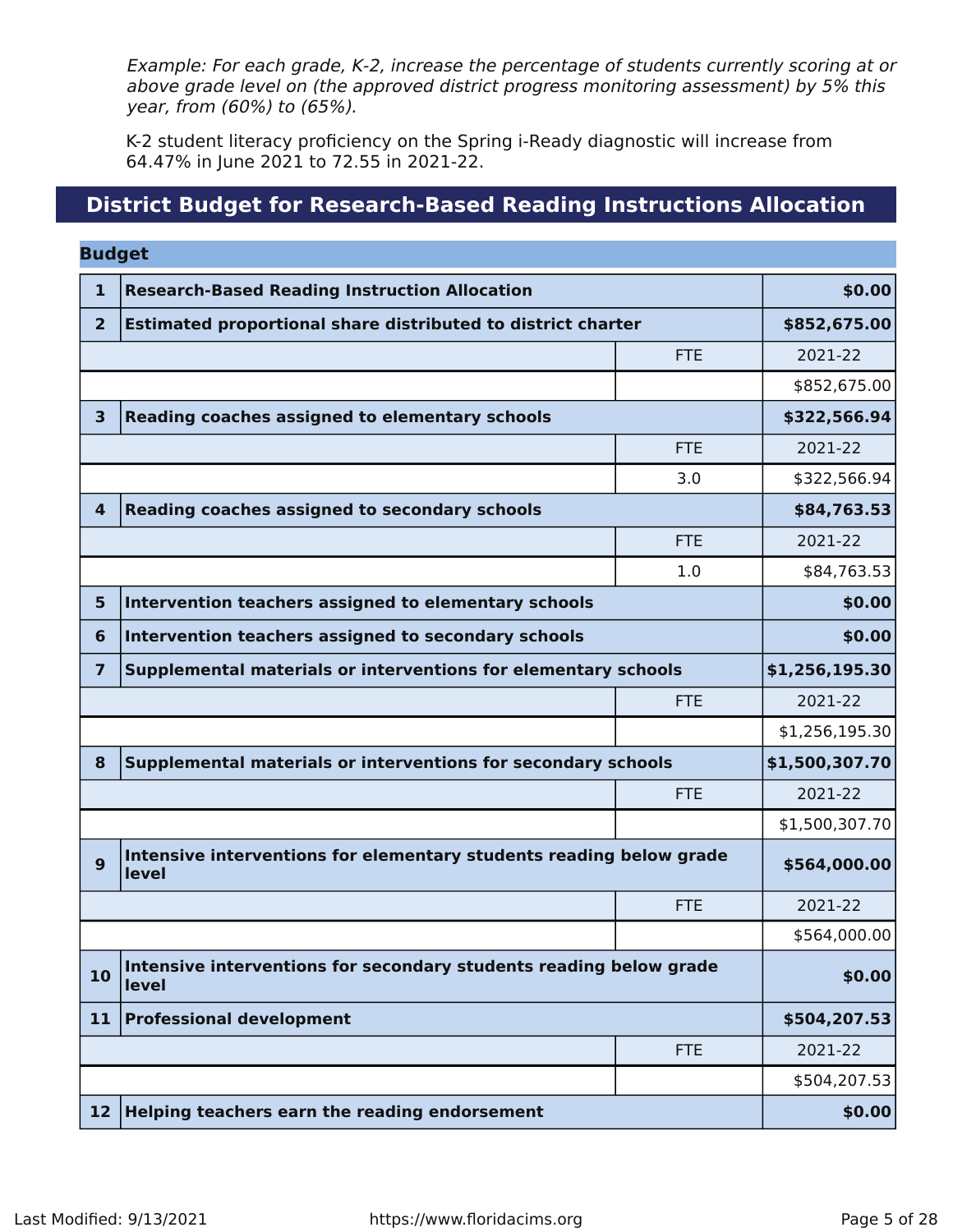|    | 13 Summer reading camps                                      |            |                       |  |
|----|--------------------------------------------------------------|------------|-----------------------|--|
|    |                                                              | <b>FTE</b> | 2021-22               |  |
|    |                                                              |            | \$500,000.00          |  |
| 14 | Additional hour for 300 lowest-performing elementary schools |            |                       |  |
|    |                                                              |            | Total: \$5,584,716.00 |  |

**The use of the reading allocation funds must demonstrate a prioritization of K‐3 students identified with a substantial deficiency in reading.**

**Describe how the district has prioritized reading allocation funds to fully support Kstudents identified with a substantial deficiency in reading.**

K-3 grade levels have been prioritized for reading specialist positions, supplemental and intervention resources, professional development for B.E.S.T. standards, and summer reading camp.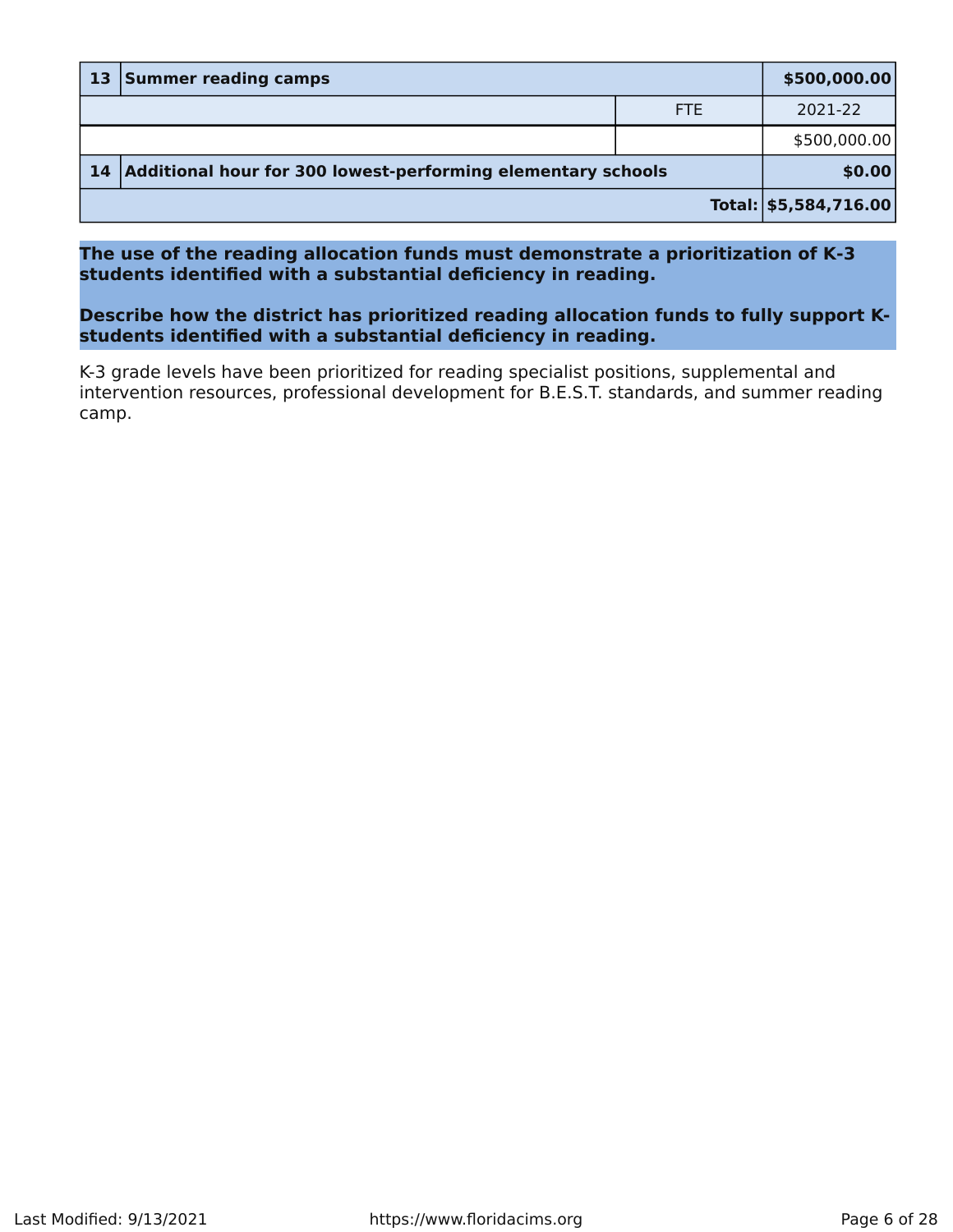## **School Literacy Leadership Teams**

#### <span id="page-6-0"></span>**How is the School Literacy Leadership Team requirement communicated to principals?**

The K-12 Reading Plan is shared with region superintendents and principals via Academic Services newsletter and the district-wide Weekly Briefing memo. It is posted in our internal curriculum guides and public-facing website as well.

#### **To whom at the district level is the roster of School Literacy Leadership Teams communicated?**

The roster of School Literacy Leadership Teams is communicated to the Director of ELA/ Reading.

### **Who at the district level is responsible for supporting and monitoring School Literacy Leadership Teams and ensuring compliance?**

The Director of ELA/Reading will support and monitor School Literacy Leadership Teams.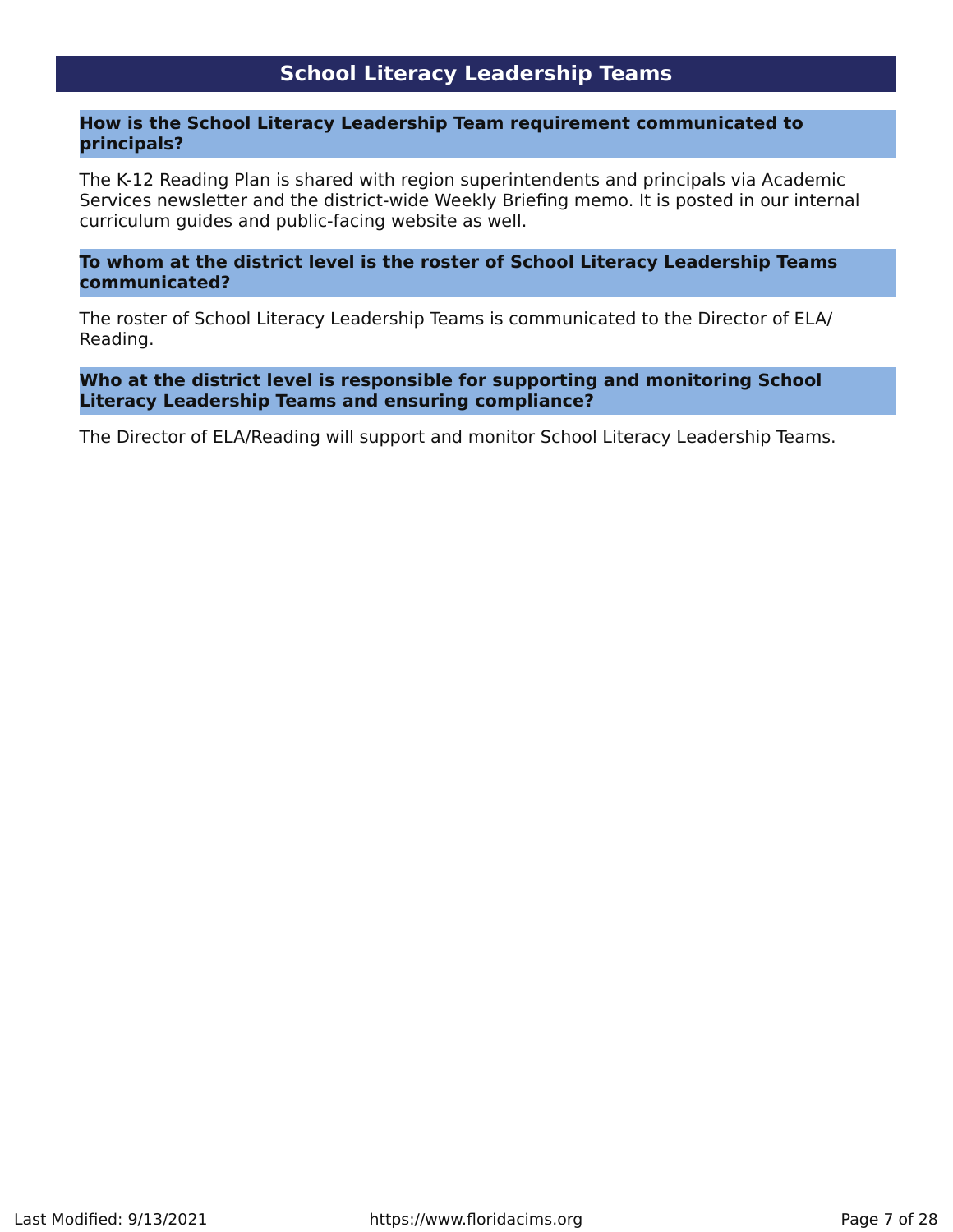<span id="page-7-0"></span>**Describe the reading professional development that will be provided by the district and/or schools, aligned to the requirements below:**

- Provide professional development required by Section 1012.98(4)(b)11., F.S., which includes training to help teachers integrate phonemic awareness, phonics, word study and spelling, fluency, vocabulary, and text comprehension strategies into an explicit, systematic, and sequential approach to reading instruction, including multisensory intervention strategies;
- Differentiate and intensify professional development for teachers based on progress monitoring data;
- Identify mentor teachers and establish model classrooms within the school; and
- Ensure that time is provided for teachers to meet weekly for professional development.

All district teachers complete a mandatory 5 hour training on dyslexia and the science of reading, which includes research and multisensory strategies for teaching phonemic awareness, phonics, word study and spelling, fluency, vocabulary, and text comprehension strategies through an explicit, systematic, and sequential approach. As the B.E.S.T. standards and the newly adopted ELA resources are implemented, ELA teachers will be attending additional professional development sessions that include the science of reading content. The science of reading is incorporated into other professional development sessions whenever we are addressing reading instruction.

Principals schedule common planning times for grade levels or departments and the school leadership (principal, assistant principal, or coach) meets weekly with teachers to provide embedded professional learning through Professional Learning Community (PLC) structures. During these weekly meetings, teacher teams discuss standards, review student work and data, and plan upcoming instruction, providing relevant and differentiated professional learning for each team. Progress monitoring data identifies teachers in need of additional support, which can be provided by the site-based literacy coach or administrator, a district specialist, or through participation in school-level or district trainings.

District and state assessment data identify teachers who may be candidates to serve as mentor teachers or model classrooms. Principal and/or literacy coach recommendations confirm that teachers meet the criteria to serve in this capacity and in what areas.

**Provide a description of how the district will communicate to principals the professional development requirements and how the district will support principals with fulfilling each requirement. Include who at the district is responsible for monitoring professional development requirements and ensuring compliance.**

## **How are professional development requirements communicated to principals?**

The requirement to schedule teachers in such a way that they have common planning times is included in the district Master Scheduling Guidelines, which is distributed to all principals by their region superintendents. Region superintendents and executive directors monitor the frequency and focus for each school's PLC meetings, professional development plans, and teacher supports.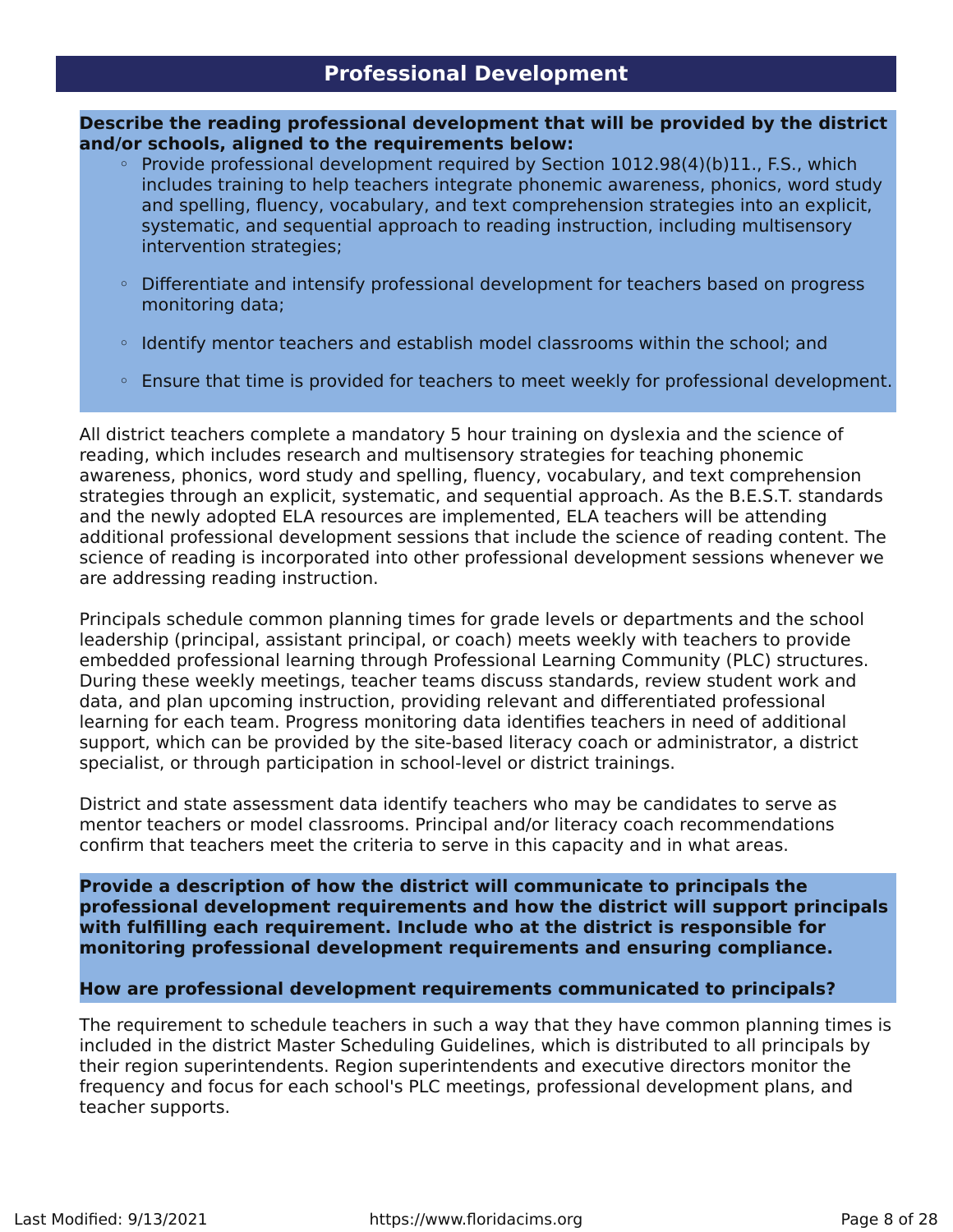### **Who at the district level is responsible for supporting and monitoring the professional development requirements and ensuring compliance?**

The content of the ELA professional development sessions offered by the district are the responsibility of the director of ELA/Reading. Tracking completion of the required dyslexia course is the responsibility of the executive director of professional development. Schoolbased professional learning and teacher supports are monitored by the region superintendents and executive directors.

## **Charter Schools**

<span id="page-8-0"></span>**Does the district ensure charter schools will utilize their proportionate share of the research‐based reading allocation in accordance with Sections 1002.33(7)(a)2.a. and 1008.25(3)(a), F.S.?**

Yes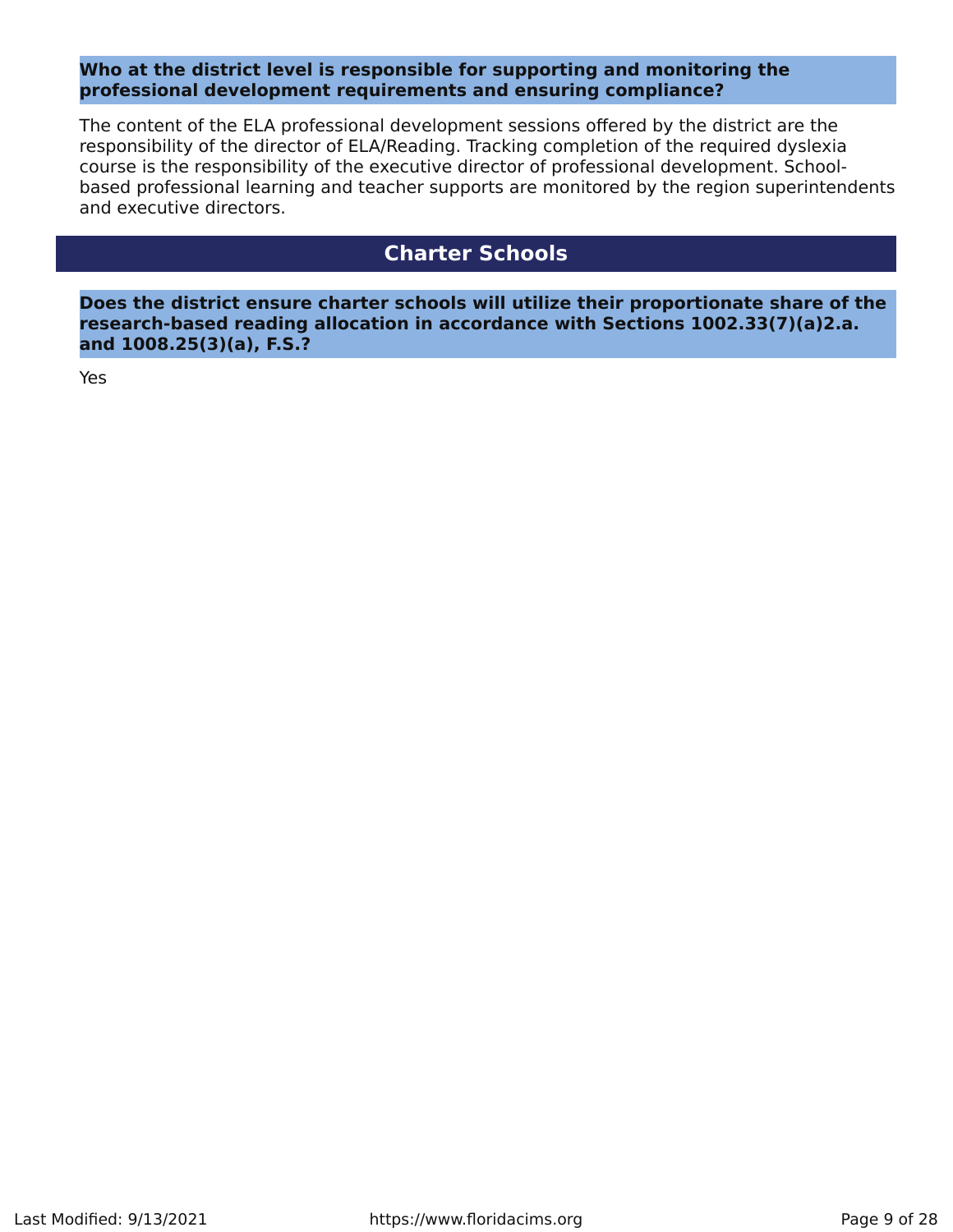## **Literacy Coaches**

#### <span id="page-9-0"></span>**Literacy Coaches - Part A**

If the funding of literacy coaches is part of the reading allocation budget, literacy coaches must be assigned to schools determined to have the greatest need based on student performance data in reading. Districts must use the Just Read, Florida! model or explain the evidence‐based coaching model used in their district and how they will monitor the implementation and effectiveness of the coaching model. This must include how communication between the district, school administration, and the reading coach throughout the year will address areas of concern.

#### **Coaches must possess the following:**

- bachelor's degree and reading endorsement or reading certification;
- highly effective rating on most recent available evaluation that contains student achievement data;
- experience as successful classroom teachers;
- knowledge of evidence‐based reading research;
- special expertise in quality reading instruction and infusing reading strategies into instruction;
- data management skills;
- strong knowledge base in working with adult learners;
- excellent communication skills; and
- outstanding presentation, interpersonal, and time‐management skills.

#### **How were schools with the greatest need based on student performance data in reading selected for coach services and supports? Attach corresponding rubric, if applicable.**

District literacy specialists are deployed to schools based on school grades, district diagnostics and progress monitoring assessments, and percentage of novice teachers.

#### **Upload rubric, if applicable**

The following documents were submitted as evidence for this section:

No files were uploaded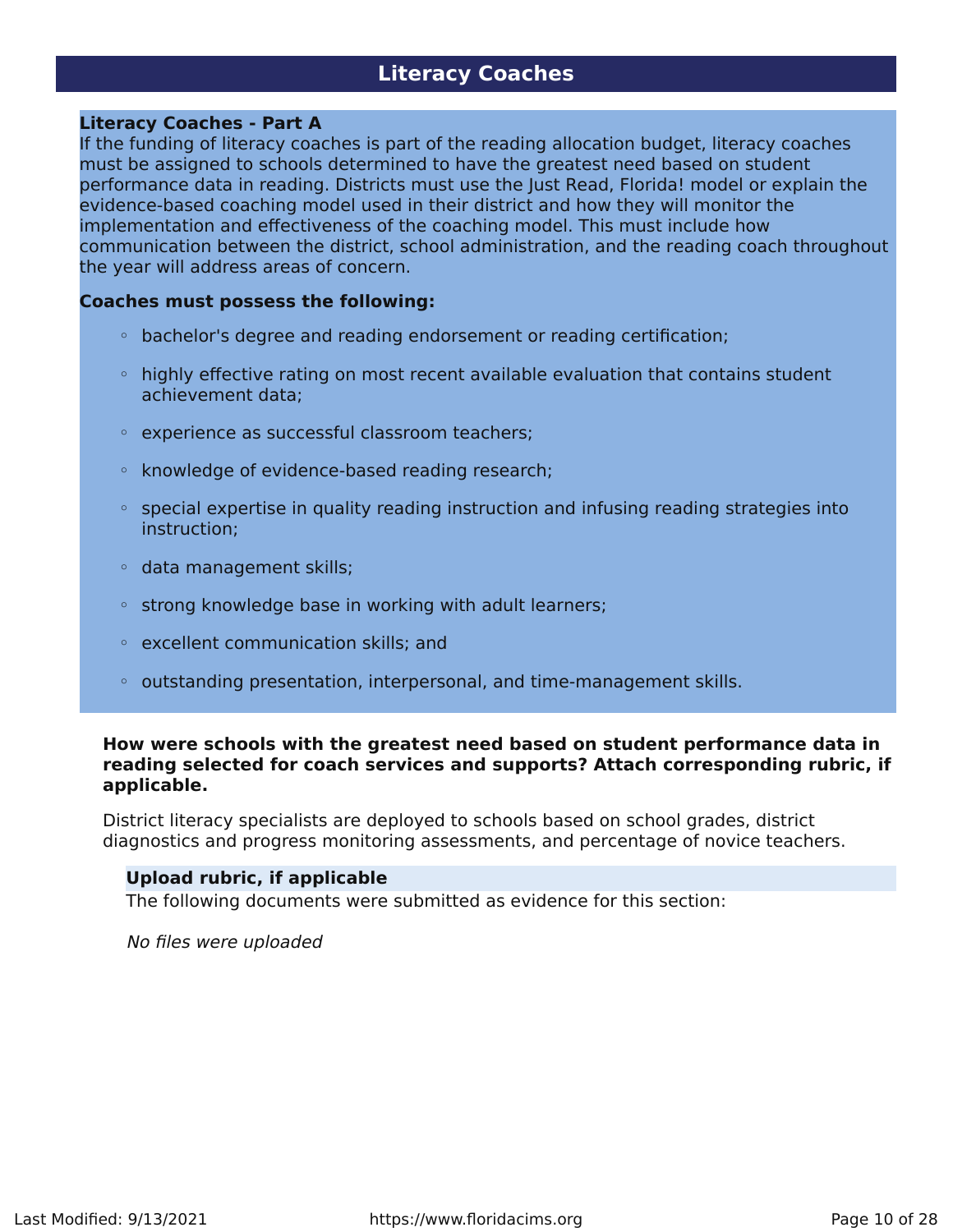## **Literacy Coaches - Part B**

## **Requirements of the Just Read, Florida! Coaching Model**

- Provide professional development on the following:
	- **Example 1** the major reading components, as needed, based on an analysis of student performance data;
	- **E** administration and analysis of instructional assessments; and
	- **EX providing differentiated instruction and intensive intervention.**
- Model effective instructional strategies for teachers.
- Facilitate study groups.
- Train teachers to administer assessments, analyze data, and use data to differentiate instruction.
- Coach and mentor teachers daily.
- Provide daily support to classroom teachers.
- Work with teachers to ensure that evidence‐based reading programs are implemented with fidelity.
- Help to increase instructional density to meet the needs of all students.
- Participate in reading leadership teams.
- Continue to increase their knowledge base in best practices in reading instruction, intervention, and instructional reading strategies.
- Prioritize time to those teachers, activities, and roles that will have the greatest impact on student achievement in reading, namely coaching and mentoring in classrooms.
- Work frequently with students in whole and small group instruction to model and coach in other teachers' classrooms.
- Work with school principals to plan and implement a consistent program of improving reading achievement using strategies that demonstrate a statistically significant effect on improving student outcomes.

Note: Coaches are prohibited from performing administrative functions that will detract from their role as a literacy coach, and must limit the time spent on administering or coordinating assessments.

#### **Is the district using the Just Read, Florida! coaching model?**

Yes

#### **If no, please attach the evidence‐based model the district is using.**

The following documents were submitted as evidence for this section:

No files were uploaded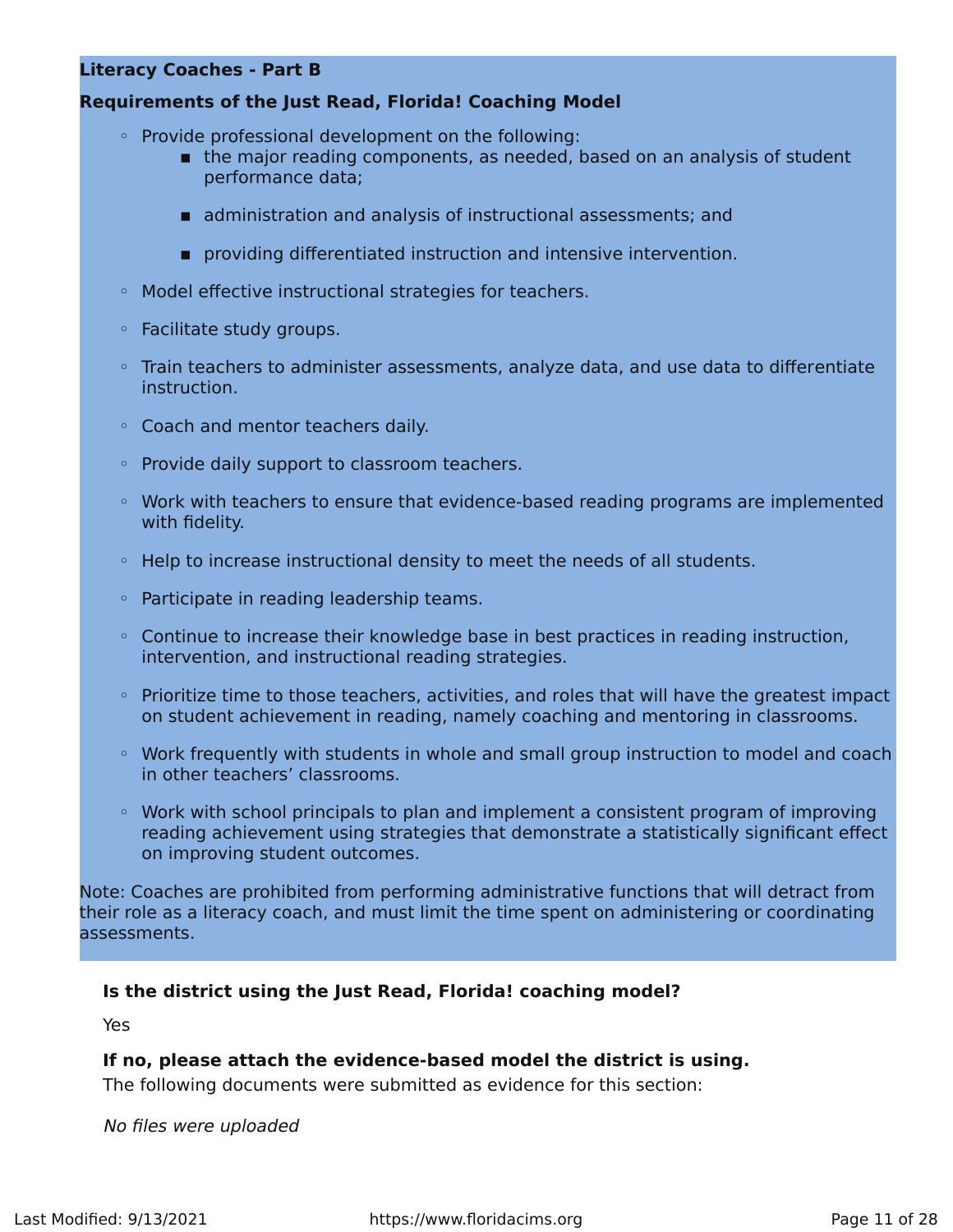## **If yes, please complete the next section:**

## **How are these requirements being communicated to principals?**

These requirements impact district-level literacy specialists who report to the director of ELA/Reading. After receiving training, the district specialists meet with the principals of their assigned schools to discuss how they will provide support to the school using the Just Read, Florida! coaching model.

## **How is the district supporting coaches with prioritizing high impact activities, such as conducting data analysis with teachers to establish goals and create action plans, coaching, and providing professional development based on need?**

District literacy specialists receive ongoing training in leading these high impact activities and complete daily logs recording the activities for each day. These logs are reviewed to ensure support to schools is high impact. Supervisors observe specialists conducting these activities and provide feedback.

## **Who at the district level is supporting and monitoring coach time and tasks?**

The director and supervisors of ELA/Reading support and monitor activities of the district literacy specialists.

### **How often is coaching time, tasks, and impact data being reported and reviewed by the district?**

Specialists record their activities on a daily basis through a district dashboard that allows supervisors, directors, executive directors, regions superintendents, and the Chief Academic Officer to view the reports individually or in aggregate at the school or district level. These are viewed weekly to monthly, depending on the individual's role in supervising the support provided to schools by district literacy specialists.

#### **What problem-solving steps are in place for making decisions regarding coaching time and tasks based on the data?**

New data sources, such as district progress monitoring assessments and/or diagnostics are analyzed by district and school leadership to identify positive or negative trends in students' performance by content area and grade at the district level, and by content area, grade level, and teacher at the school level. District literacy specialists may be reassigned based on changes in the data that indicate more critical needs exist elsewhere.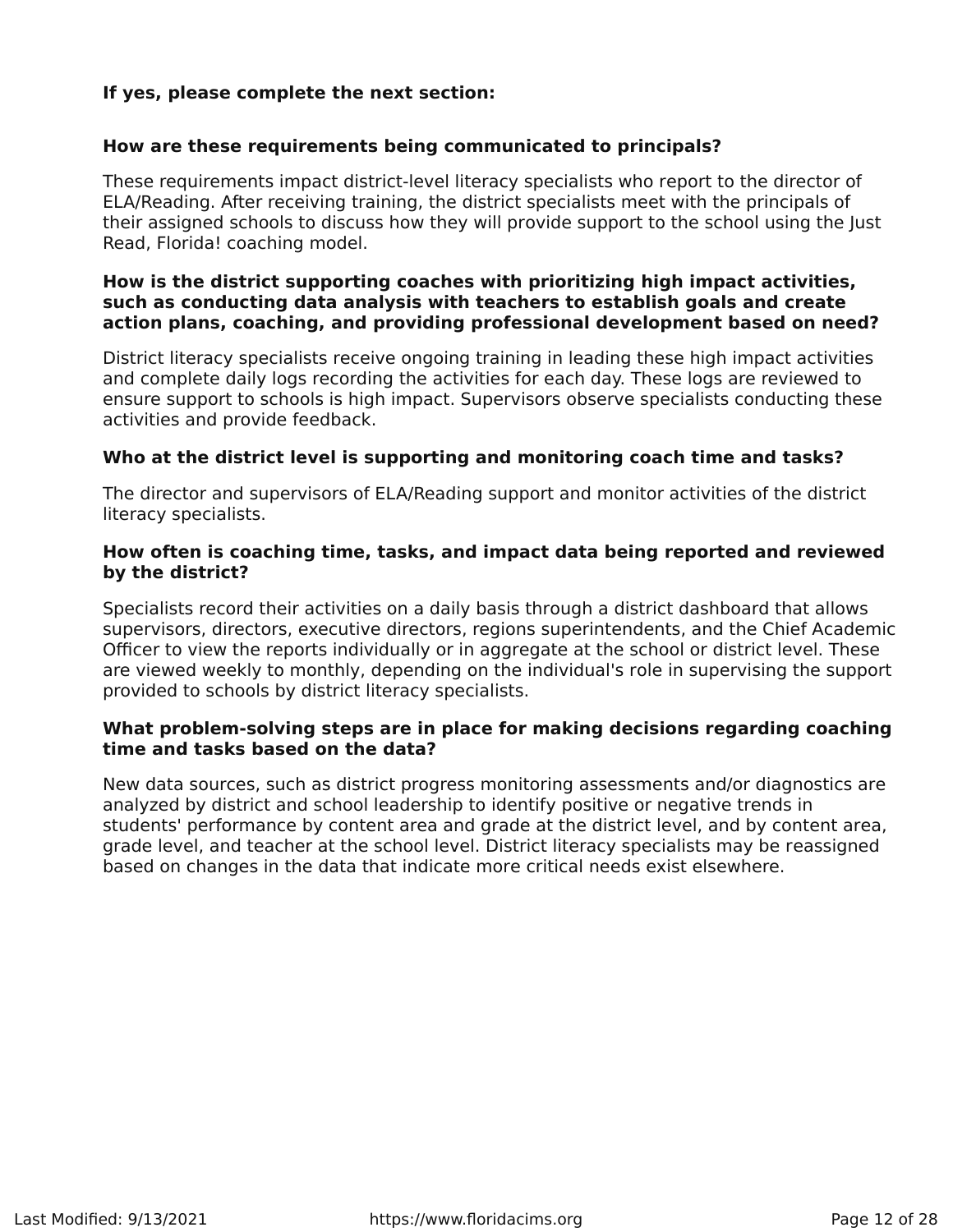## **District‐Level Monitoring of Plan Implementation**

#### <span id="page-12-0"></span>**District-Level Monitoring - Part A**

Districts must monitor the implementation of the District K‐12 Comprehensive Evidence‐Based Reading Plan at the school and classroom level. Districts must also explain how concerns are communicated if it is determined that the District K‐12 Comprehensive Evidence‐Based Reading Plan is not being implemented in a systematic and explicit manner, based on data to meet the needs of students. The district must:

- Provide an explanation of the data that will be collected, how it will be collected, and the frequency of review must be provided. Districts must also explain how concerns are communicated if it is determined that the District K‐12 Comprehensive Evidence‐Based Reading Plan is not being implemented in a systematic and explicit manner, based on data to meet the needs of students;
- Ensure all instruction in reading is systematic and explicit, based on data, and uses an evidence‐based sequence of reading instruction and strategies to meet the needs of students at the school level and determining appropriate instructional adjustments;
- Ensure that data from formative assessments are used to guide differentiation of reading instruction;
- Ensure incorporation of reading and literacy instruction by all content area teachers into subject areas to extend and build discussions of text in order to deepen understanding; and
- Evaluate District K‐12 Comprehensive Evidence‐Based Reading Plan implementation and impact on student achievement.

#### **Assessments**

Indicate the assessment(s) used to screen and progress monitor K‐12 students. For each assessment, indicate the following:

- the full name of the assessment;
- the grade level(s) the assessment is administered, and, where applicable, criteria for identifying students who will be assessed; and
- the components of reading (oral language, phonological awareness, phonics, fluency, vocabulary, comprehension) or the standards strand (reading, communication) that will be assessed, the type of assessment, and how often the data will be collected and analyzed to support instruction.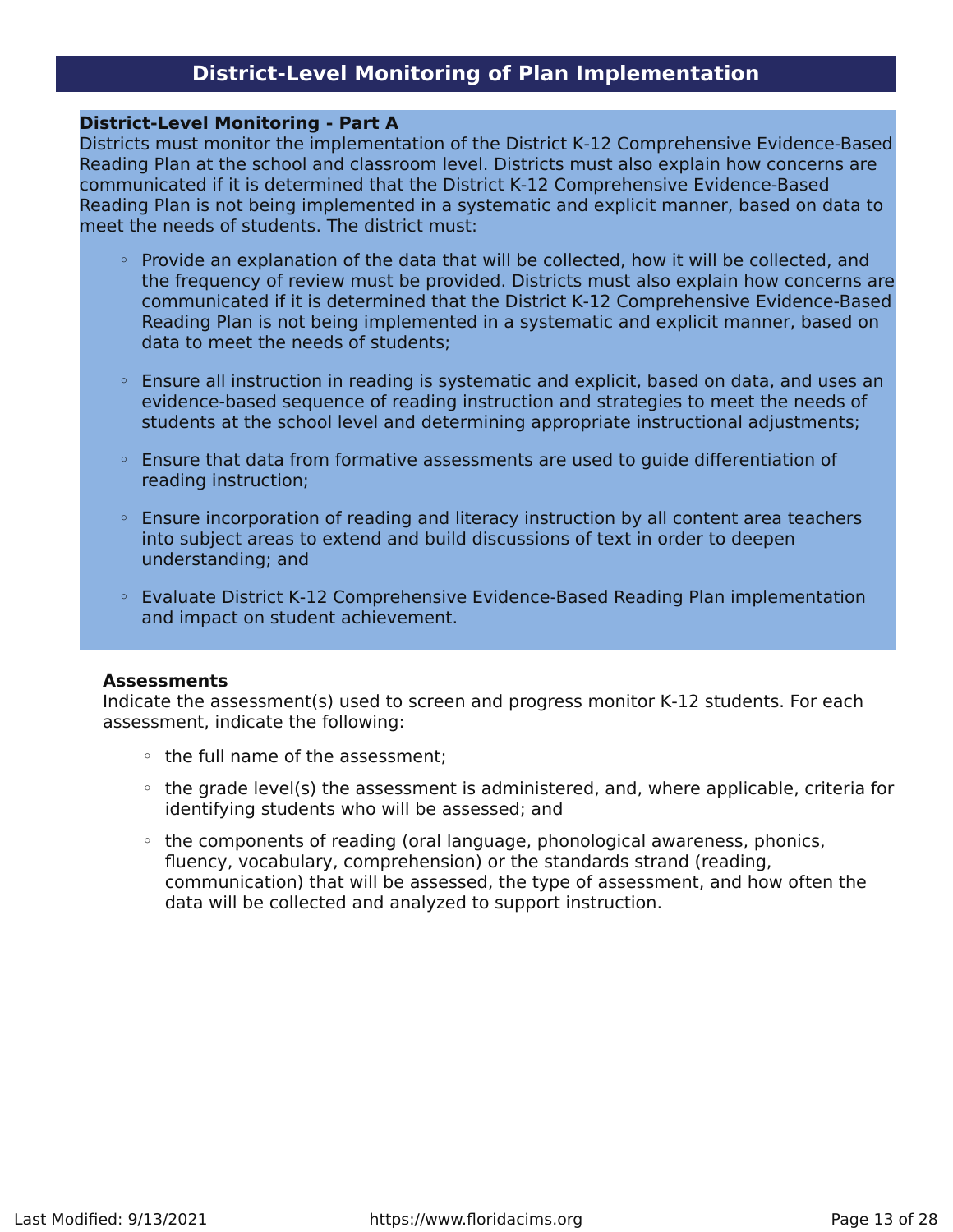| Name of<br>the<br><b>Assessment</b>        | To whom is the<br>assessment<br>administered?                                                 | <b>What component</b><br>of the reading/<br>strand of standard<br>is being assessed? | <b>Assessment type</b>                                                                         | <b>How often</b><br>is the<br>data<br>being<br>collected? |
|--------------------------------------------|-----------------------------------------------------------------------------------------------|--------------------------------------------------------------------------------------|------------------------------------------------------------------------------------------------|-----------------------------------------------------------|
| i-Ready                                    | All K-2 students                                                                              | Diagnostic                                                                           | Oral Language,<br>Phonological<br>Awareness, Phonics,<br>Fluency, Vocabulary,<br>Comprehension | 3 x A Year                                                |
| <b>STAR</b><br>Reading                     | All 3rd-5th grade<br>students                                                                 | Diagnostic                                                                           | Oral Language,<br>Phonological<br>Awareness, Phonics,<br>Fluency, Vocabulary,<br>Comprehension | 3 x A Year                                                |
| Achieve<br>3000                            | All 6th-12th grade<br>students                                                                | Diagnostic                                                                           | Comprehension                                                                                  | 3 x A Year                                                |
| <b>District</b><br>Developed<br>Assessment | All 3rd-10th grade<br>students                                                                | Formative<br>Assessment                                                              | Vocabulary,<br>Comprehension                                                                   | Quarterly                                                 |
| <b>FAIR-FS</b>                             | 9th-12th grade<br>students who are<br>scoring substantially<br>below on FSA or<br>Achieve3000 | Screener                                                                             | Phonics, Vocabulary,<br>Comprehension                                                          | Annually                                                  |

#### **District-Level Monitoring - Part B**

Provide the following information to depict how the district will meet each of the requirements.

## **Who at the district level is responsible for providing plan implementation oversight, support, and follow-up?**

The chief academic officer, the chief of schools, the region superintendents and executive directors, and the director of ELA/Reading all share responsibility for the oversight, support, and follow-up of the comprehensive reading plan.

#### **What process is in place for ensuring all instruction in foundational reading skills is systematic and explicit and all reading instruction is evidence-based?**

Academic Services provides evidence-based resources and instructional guidance for teaching foundational reading skills through curriculum guides that are systematic and explicit. Instruction is supported at the school-level by principals, assistant principals, and literacy coaches.

#### **What process is in place for ensuring that formative assessment data is used to differentiate reading instruction?**

Principals, assistant principals, and literacy coaches work with teachers in PLCs to review data and plan instruction as a result of the data analysis. Schools submit an action plan to region superintendents after each district progress monitoring assessment (PMA) detailing plans for remediation and small group instruction.

## **What steps are the district taking to incorporate literacy instruction into content areas to build discussions of texts in order to deepen understanding?**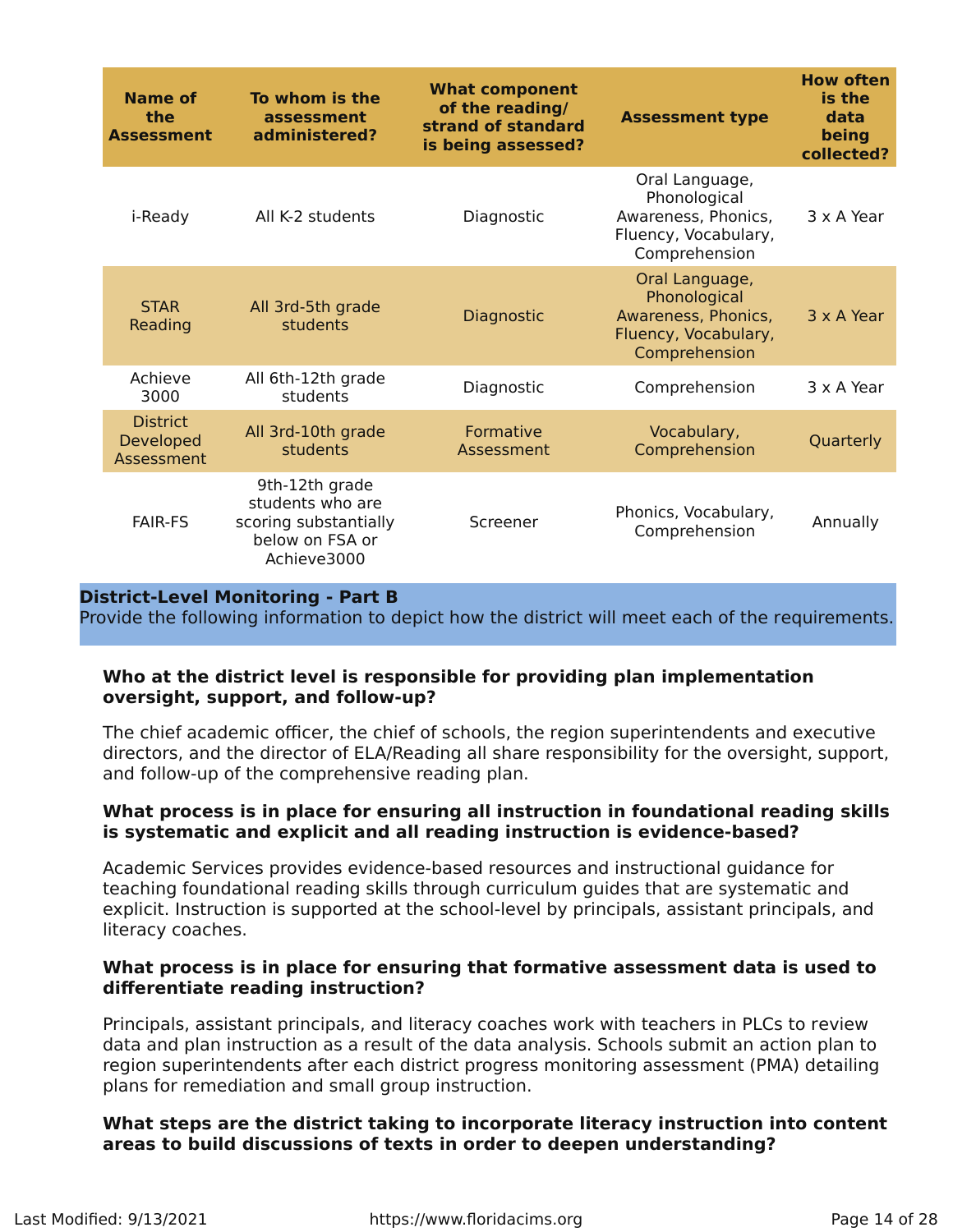The ELA/Reading department serves as a support to the district content area teams by sharing best practices for literacy instruction in the content area classrooms and collaboratively identifying opportunities to infuse reading, writing, speaking, and listening strategies into curriculum guides as appropriate to deepen students' understanding of texts encountered in content area classes. The ELA/Reading department will offer training for content area specialists and teachers in incorporating literacy practices into content area instruction.

#### **How are concerns communicated if the plan is not being implemented to meet the needs of students?**

Concerns will be communicated via the region superintendent who supervises the school(s). Academic Services and the Division of Schools will collaborate with the principal to ensure the school has the supports needed to implement the reading plan effectively.

#### **District-Level Monitoring - Part C**

Districts must annually evaluate the implementation of their K‐12 Reading plan. The evaluation must:

- Analyze elements of the district's plan, including leadership, assessment, curriculum, instruction, intervention, professional development and family engagement;
- Include input from teachers, literacy coaches and administrators at the school level; and
- Identify elements in need of improvement and strategies to increase literacy outcomes for students.

#### **Describe the district's plan to meet each requirement above. Include a description of how the district will use the evaluation to improve implementation of the district's plan for the following school year to increase student achievement.**

The district will evaluate the implementation of the elements of the K-12 reading plan through a Qualtrics survey that will be disseminated to teachers, coaches, and administrators digitally. This will allow the district leadership team to analyze the results of the survey and identify elements in need of improvement.

#### **Self Reflection Tool**

Districts must upload their evaluation of the District K-12 Comprehensive evidence-Based Reading Plan.

The district must use the evlauation to improve implementation of the district's plan for the following school year to increase student achievement.

The following documents were submitted as evidence for this section:

No files were uploaded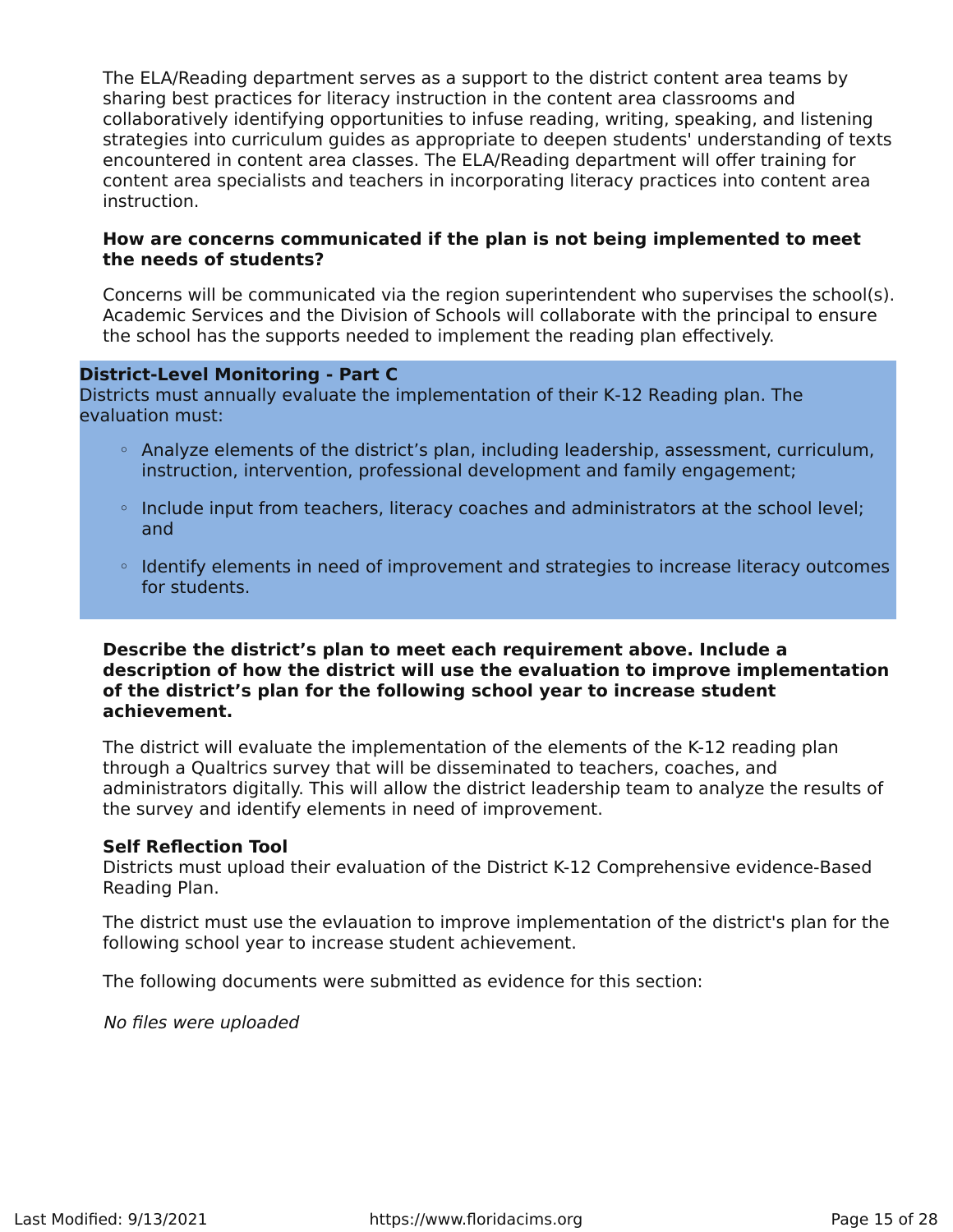## **School‐Level Monitoring of Plan Implementation**

### <span id="page-15-0"></span>**School‐level implementation - Part A**

Districts must describe the process used by principals to monitor implementation of, and ensure compliance with, the reading plan, including weekly reading walkthroughs conducted by administrators. In addition, districts must describe how principals monitor collection and utilization of assessment data, including progress monitoring data, to determine intervention and support needs of students.

#### **What process is in place to ensure effective implementation?**

Our administrators input their weekly walkthough data into a district-created Qualtrics form that populates to a data dashboard. This allows the completion of walkthoughs to be be monitored and the data to be examined for trends by school and region leadership. Assessment data is analyzed after each diagnostic or formative assessment is completed and action plans for instruction and intervention are shared with region leadership via the school's 4-step plan.

#### **Who at the district level supports effective implementation?**

Region superintendents, executive directors, and Division of Schools directors

#### **What process is in place to identify areas in need of improvement for effective implementation?**

Trends in schools' performance on each assessment are tracked and analyzed throughout the school year and across school years. Schools that do not show a positive trend in student performance receive additional support in conducting classroom walkthroughs, completing data analysis and action planning, and providing appropriate interventions for students.

#### **Weekly reading walkthroughs - Part B**

#### **What process is in place to ensure effective implementation?**

Our administrators input their weekly walkthough data into a district-created Qualtrics form that populates to a data dashboard. Rubrics and the ability to upload pictures of artifacts that support findings help to calibrate scores and provide context. This process allows the completion of walkthoughs to be be monitored and the data to be examined for trends by school and region leadership.

#### **Who at the district level supports effective implementation?**

Region superintendents, executive directors, and Division of Schools directors

#### **What process is in place to identify areas in need of improvement for effective implementation?**

Trends in schools' performance on each assessment are tracked and analyzed throughout the school year and across school years. Schools that do not show a positive trend in student performance receive additional support in conducting classroom walkthroughs, completing data analysis and action planning, and providing appropriate interventions for students.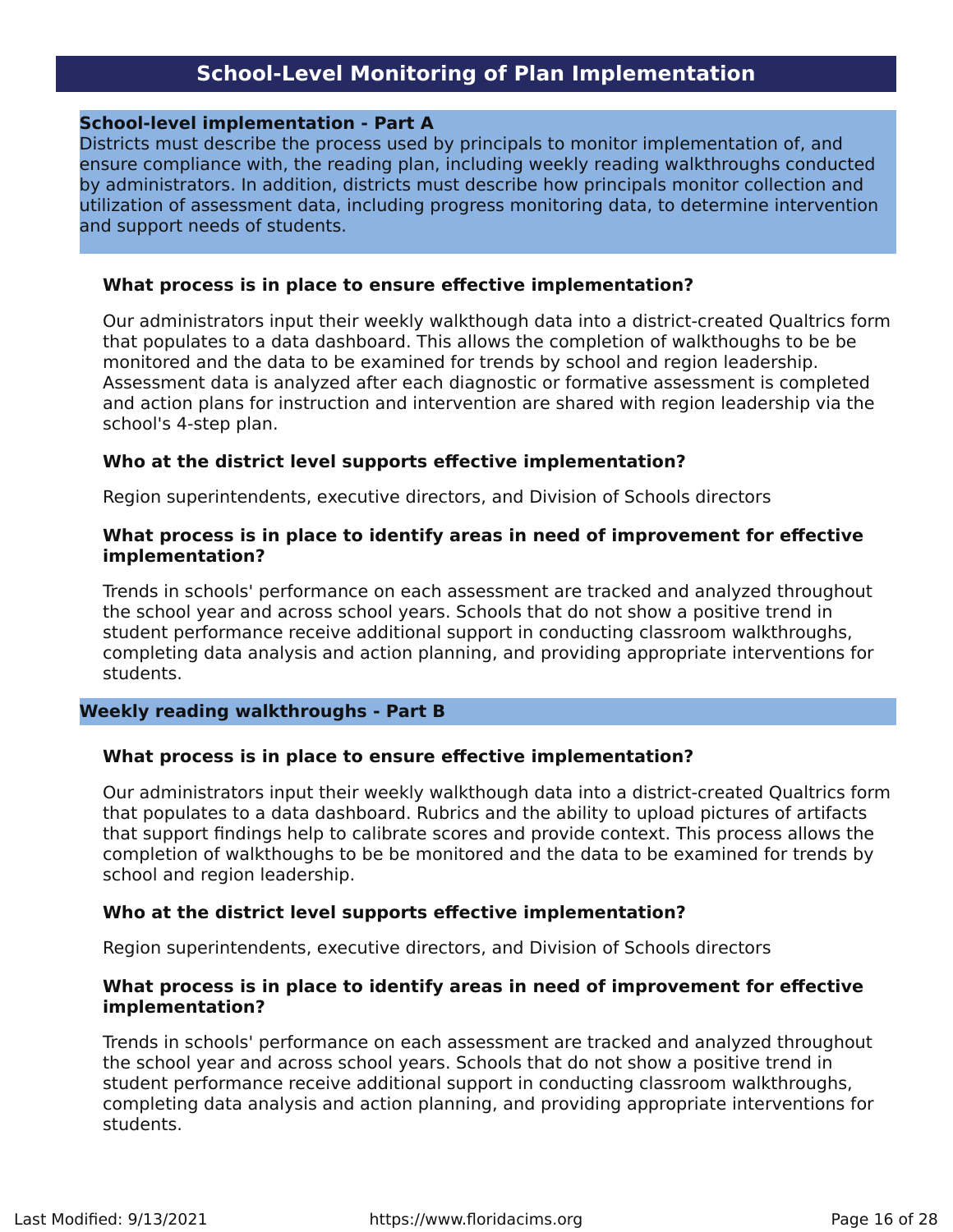#### **What process is in place to ensure effective implementation?**

Assessment data is analyzed after each diagnostic or formative assessment is completed and action plans for instruction and intervention are shared with region leadership via the school's 4-step plan. Site visits are conducted to monitor the fidelity of the 4-step plan implementation efforts. The MTSS process is used to address the needs of individual students who are not responding to the instruction and remediation provided.

#### **Who at the district level supports effective implementation?**

Region superintendents, executive directors, and Division of Schools directors

#### **What process is in place to identify areas in need of improvement for effective implementation?**

Trends in schools' performance on each assessment are tracked and analyzed throughout the school year and across school years. Schools that do not show a positive trend in student performance receive additional support in conducting classroom walkthroughs, completing data analysis and action planning, and providing appropriate interventions for students.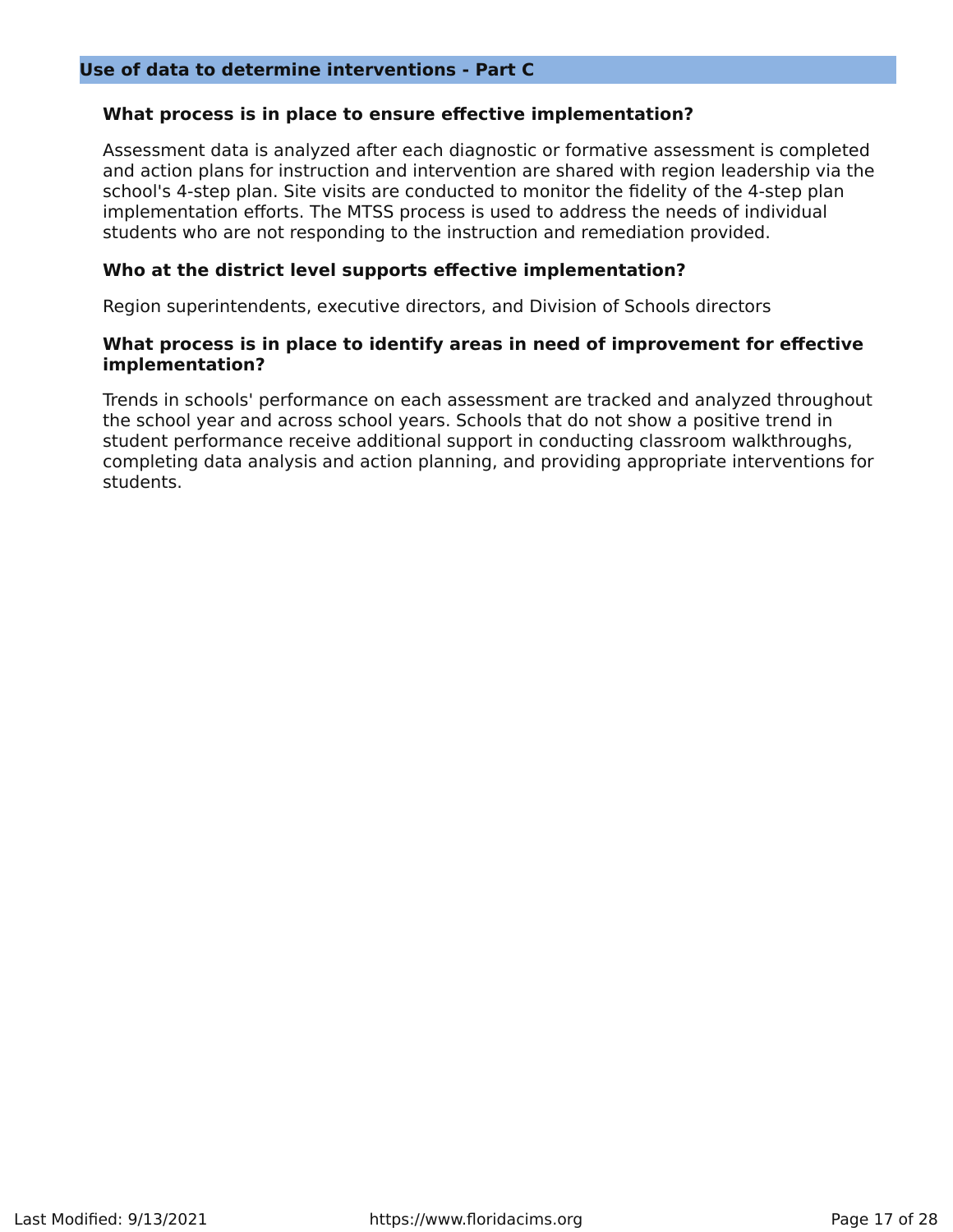## **Summer Reading Camp**

### <span id="page-17-0"></span>**Reading Camp - Part A**

For Summer Reading Camps required by Section 1008.25(7), F.S., districts must:

- Provide instruction to grade 3 students who score Level 1 on the statewide standardized assessment for ELA;
- Implement evidence‐based explicit, systematic, and multisensory reading instruction in phonemic awareness, phonics, fluency, vocabulary, and comprehension; and
- Provide instruction by a highly effective teacher endorsed or certified in reading.

#### **All district Summer Reading Camp teachers are highly effective and reading endorsed/certified.**

Yes

#### **Describe the district's plan to meet each requirement for Summer Reading Camps required by Section 1008.25(7), F.S. Include a description of the evidence‐based instructional materials that will be utilized.**

Our district provided a summer reading camp option for any third grade student who had not earned a promotion through FSA or a Good Cause Exemption. The Duval summer reading camp curriculum for third grade was created in collaboration with Integrity Literacy Solutions. It meets the recommendation of the Improving Reading Comprehension in Kindergarten through 3rd Grade Practice Guide, published by the National Center for Education Evaluation and Regional Assistance, to explicitly teach students how to use reading comprehension strategies. This recommendation was evaluated by What Works Clearinghouse and was found to have Strong levels of evidence. Students also receive explicit and systematic instruction in foundational skills as appropriate based on students' needs. Teachers with a reading endorsement or certification are prioritized for hiring in the third grade summer camp as a condition of our MOU with the teachers' union.

## **Districts have the option of providing summer reading camps to students in grades K‐2 who demonstrate a reading deficiency as determined by district and state assessments, and students in grades 4‐5 who score Level 1 on the statewide, standardized ELA assessment.**

#### **Will the district implement this option?**

Yes

#### **If yes, describe the district's instructional plan, include a description of the evidence‐based instructional materials that will be utilized.**

A summer reading camp was offered to students in the Lowest Performing Quartile who had completed grades K-5 during the 2020-21 school year. Students received daily instruction in Reading Comprehension, Writing, Phonics/Word Study, and Vocabulary using Teacher Created Materials Exploring Reading and Building Vocabulary resources. This instruction is supported by the following research:

- What Works Clearinghouse "Foundational Skills to Support Reading for Understanding in Kindergarten Through 3rd Grade" Practice Guide: Practice 3: Teach Students to decode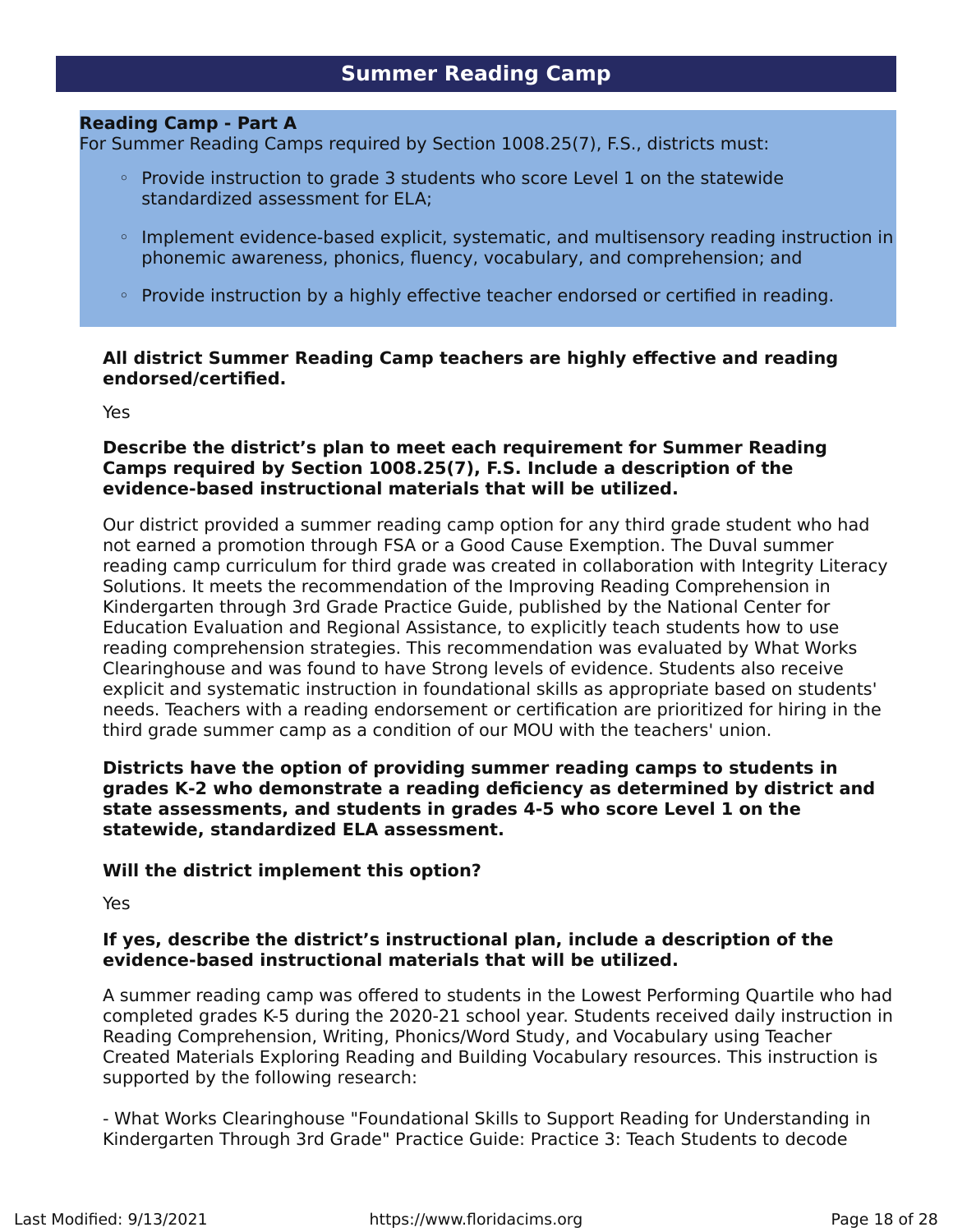words, analyze word parts, and write and recognize words [Strong Evidence]

-What Works Clearinghouse "Foundational Skills to Support Reading for Understanding in Kindergarten Through 3rd Grade" Practice Guide: Practice 4: Ensure that each student reads connected text every day to support reading accuracy, fluency, and comprehension. [Moderate Evidence]

-What Works Clearinghouse "Teaching Elementary Students to Be Effective Writers" Practice Guide: Practice 2: Teach students to use the writing process for a variety of purposes. [Strong Evidence]

-What Works Clearinghouse "Improving Reading Comprehension in Kindergarten Through 3rd Grade: Practice 1: Teach students how to use reading comprehension strategies [Strong Evidence]

--What Works Clearinghouse "Improving Reading Comprehension in Kindergarten Through 3rd Grade: Practice 2: Teach students to identify and use the text's organizational structure to comprehend, learn, and remember content [Moderate Evidence]

- John Hattie's effect sizes from "Visible Learning for Literacy": Classroom Discussion [.82] Feedback [.75] Vocabulary Programs [.67] Comprehension Programs [.60] Direct Instruction [.59] Phonics Instruction [.54] Writing Programs [.44]

#### **Attendance - Part B**

Complete below depicting the number and percentage of students attending summer reading camps.

#### **Number of Students Attending Summer Reading Camp**

```
Third grade students who score Level 1 and at risk of retention
(1008.25(7)(a)2., F.S.)
```
2,888

#### **Students who demonstrate a reading deficiency in grades K‐2** 2,838

**Students who score Level 1 in grades 4‐5** 5,936

#### **Percentage of Students Attending Summer Reading Camp**

```
Third grade students who score Level 1 and at risk of retention
(1008.25(7)(a)2., F.S.)
43%
```
#### **Students who demonstrate a reading deficiency in grades K‐2** 15%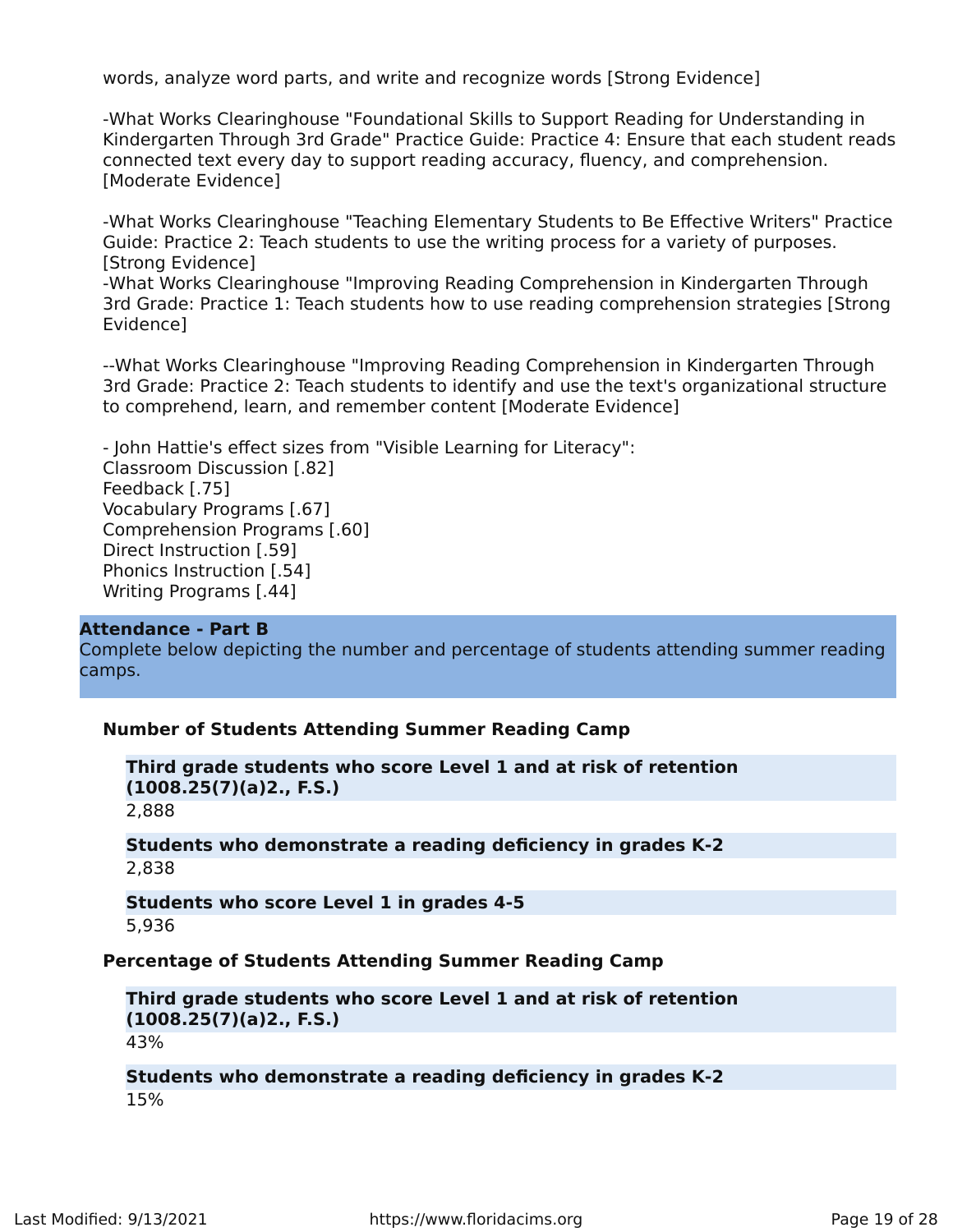## **Students who score Level 1 in grades 4‐5**

8%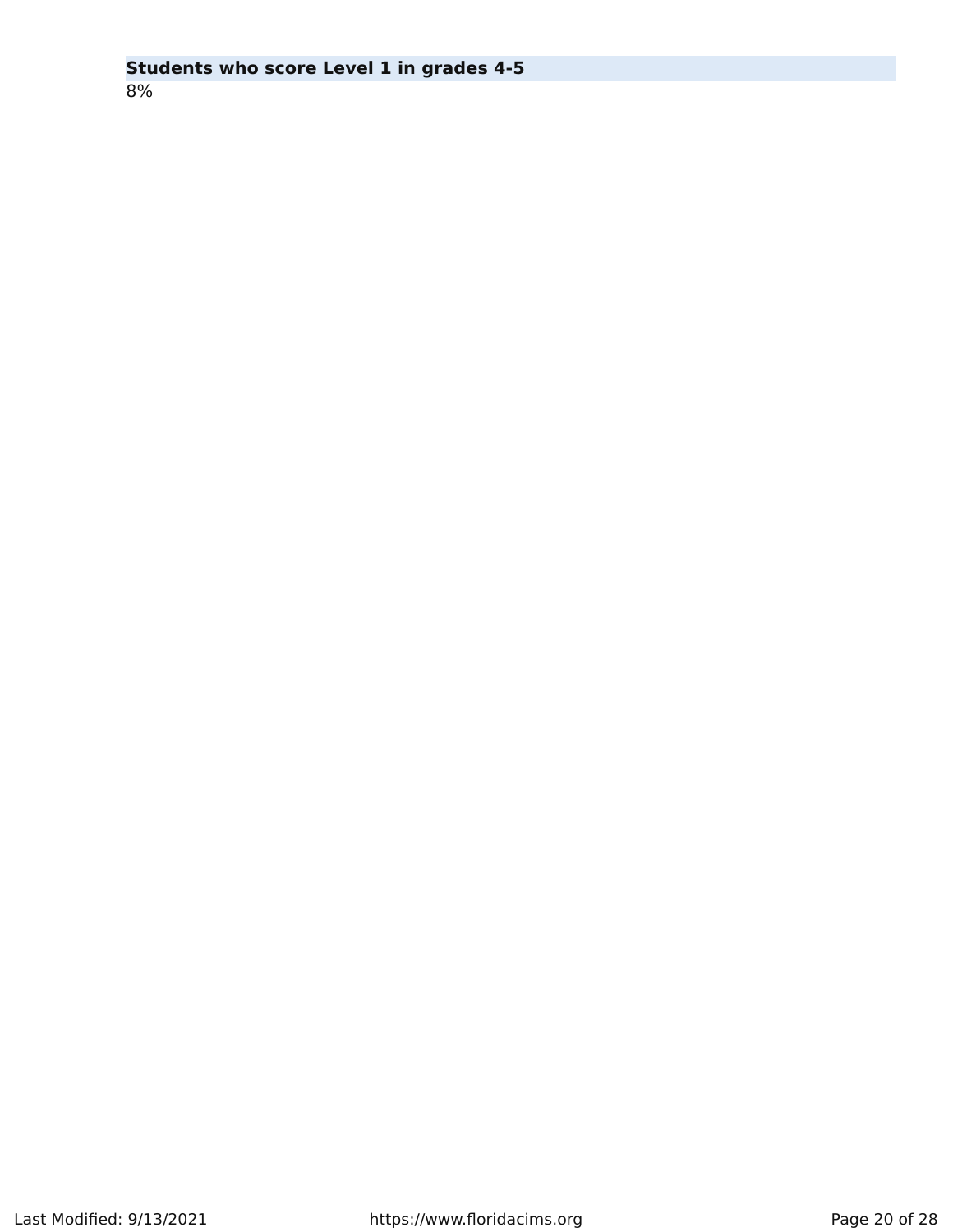## **Parent Support through a Read‐At‐Home Plan**

<span id="page-20-0"></span>**Describe the district's plan for providing a read‐at‐home plan to parents of students identified with a substantial deficiency in reading. Include literacy partnerships or programs the district has to increase support for families to engage in literacy activities and reading at home. In addition, include who at the district is responsible for supporting and monitoring implementation.**

After the district diagnostic window closes, schools use the decision trees to determine which students are considered substantially below grade level. A parent/guardian letter that explains the reading deficiency and the implications for the student is sent home. The letter requires a signature and invites the parent/guardian to schedule a conference with the teacher to discuss the information in more detail. Grade-level pamphlets provide families with guidance on literacy activities that parents/guardians can implement at home to support their student's reading development. We currently have a partnership with Read USA and Scholastic Inc. to provide books and suggestions for literacy activities to do at home to all K-5 students over the summer. VPK students will receive summer kits to extend their home learning throughout the summer. Our Parent Academy sessions provide training and suggestions to families on how to engage in literacy activities over the summer in a fun, engaging manner that helps avoid summer learning loss.

#### **Who at the district is responsible for monitoring this requirement?**

The director of ELA/Reading is responsible for monitoring this requirement.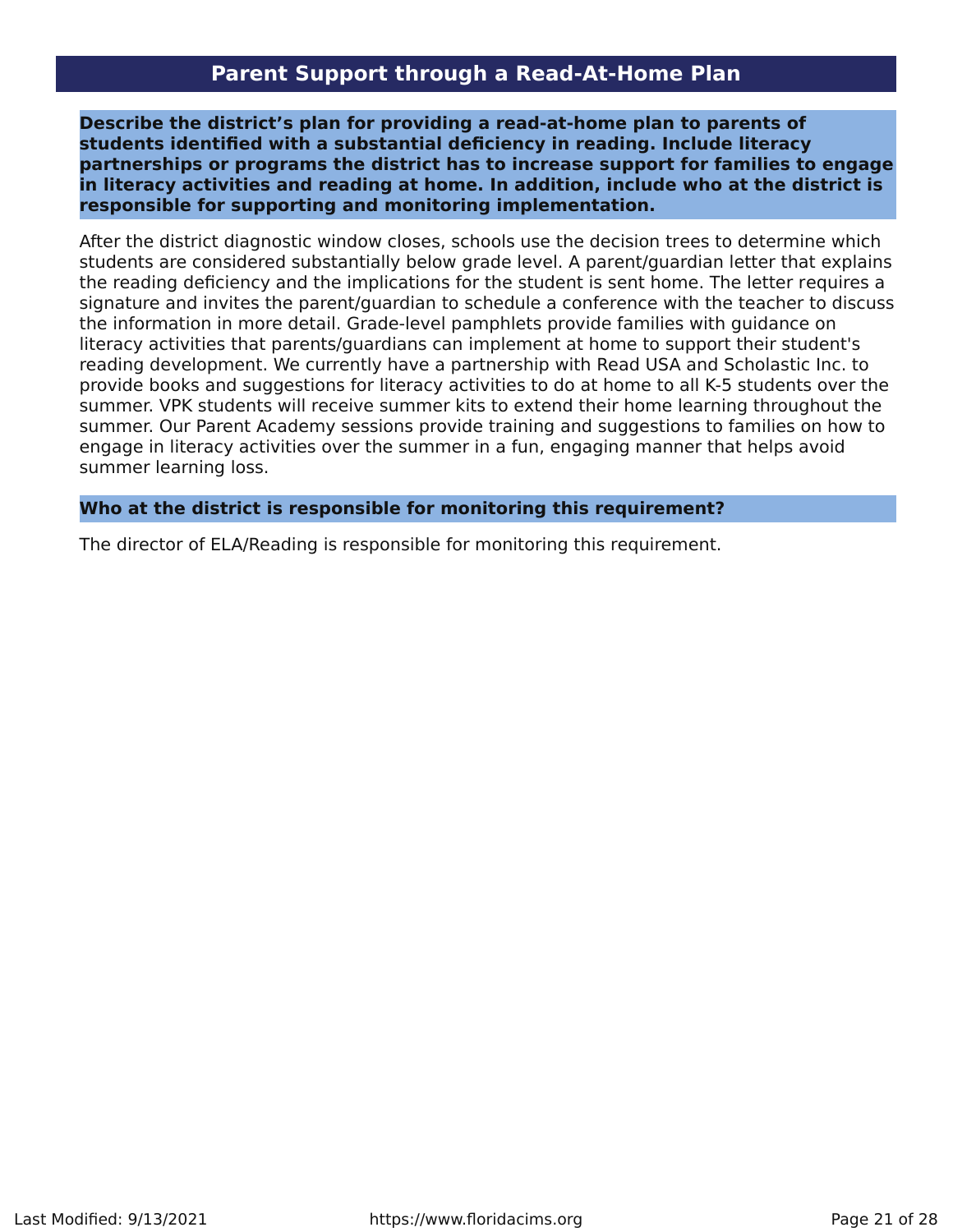## **Assessment, Curriculum, and Instruction**

#### <span id="page-21-0"></span>**Requirements - Part A**

Elementary schools (K‐5) must teach reading in a dedicated, uninterrupted block of time of at least 90 minutes daily to all students. The reading block will include whole group instruction utilizing an evidence‐based sequence of reading instruction and small group differentiated instruction in order to meet individual student needs.

#### **Provide whole group instruction utilizing an evidence‐based sequence of reading instruction.**

#### **How does the district support and monitor implementation?**

The district provides master schedule guidelines, instructional frameworks, and sample schedules to assist schools in scheduling and instructional planning that includes a minimum of 90 minutes of uninterrupted ELA instruction in grades K-5. A scope and sequence for reading instruction that follows the Science of Reading research is provided through the district curriculum guides. Schools submit their schedules to region leadership and teachers submit lesson plans to school leadership. Classroom walkthroughs collect data that indicate levels of implementation.

#### **Who at the district is responsible for supporting and monitoring this requirement?**

The Chief Academic Office and Chief of Schools are responsible for supporting and monitoring this requirement.

## **Use texts to increase students' background knowledge and literacy skills in social studies, science, and the arts.**

#### **How does the district support and monitor implementation?**

The newly adopted resource for ELA instruction in K-5 is a content-based series with units on Life Science, Government and Citizenship, Technology, History, Culture and Geography, Earth Science, Economics, and Physical Science at every grade level. Classroom libraries contain at least 50% informational texts to provide additional access to texts on topics relevant to Social Studies, Science, and the Arts. K-5 students also have access to digital informational texts in Raz Kids and Freckle for independent reading at school and from home. Teachers and students in grades 3-12 across content areas have access to Achieve3000 as an instructional resource for informational texts that can be aligned to content area course objectives.

#### **Who at the district is responsible for supporting and monitoring this requirement?**

The director of ELA/Reading is responsible for supporting and monitoring this requirement.

#### **Provide small group differentiated instruction in order to meet individual student needs.**

**How does the district support and monitor implementation?**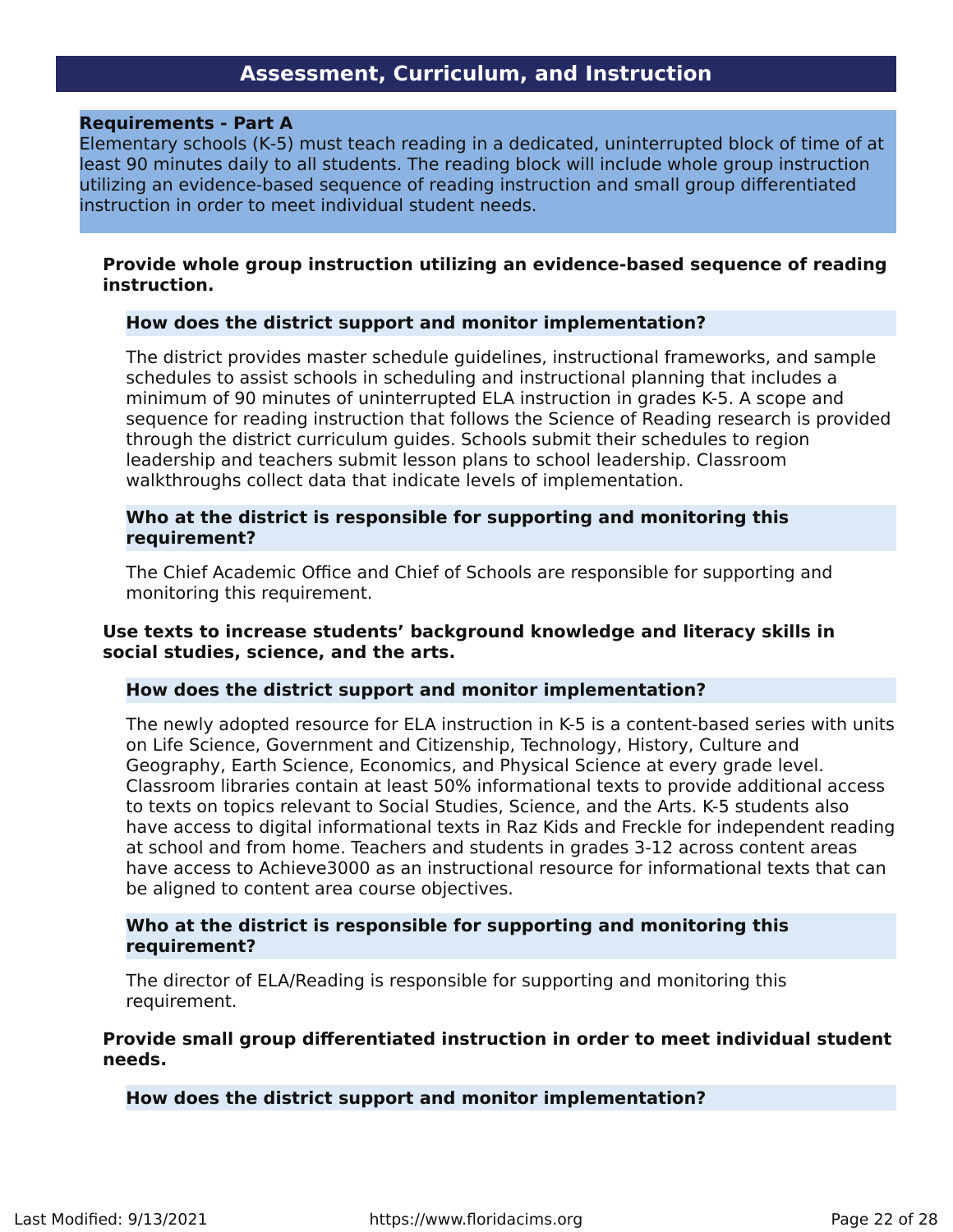The district provides master schedule guidelines, instructional frameworks, and sample schedules to assist schools in scheduling and instructional planning that includes small group differentiated instruction. Resources for conducting guided reading lessons and intervention lessons have been provided to schools for use during this time. This is monitored through classroom walkthroughs, lesson plans, and school schedules.

## **Who at the district is responsible for supporting and monitoring this requirement?**

The Chief Academic Office and Chief of Schools are responsible for supporting and monitoring this requirement.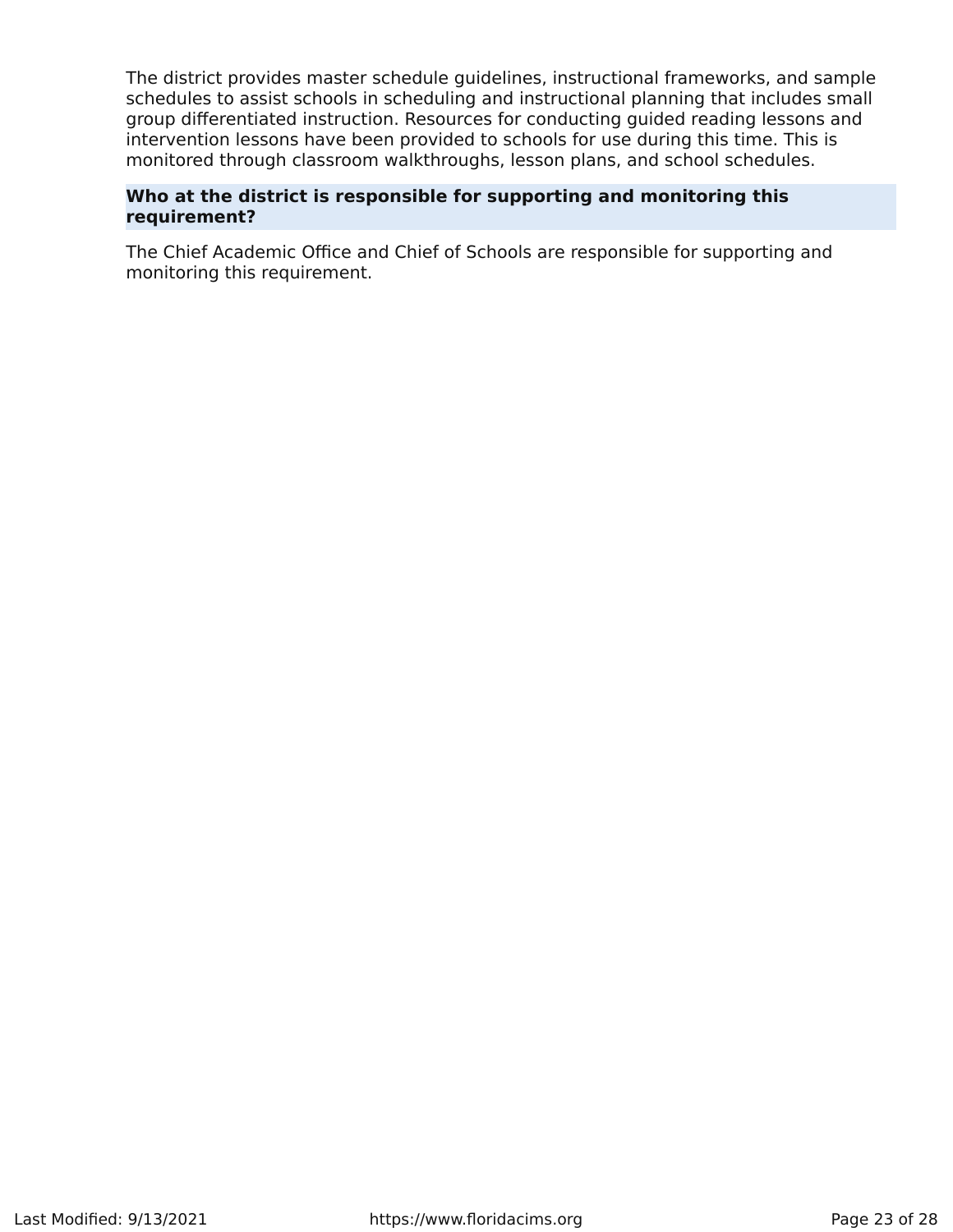## **Florida's Revised Formula For Success - Part B**

K-12 reading instruction will align with Florida's Revised Formula for Success, 6 + 4 + T1 +T2 + T3, which includes the following:

- **Six components of reading:** oral language, phonological awareness, phonics, fluency, vocabulary, and comprehension;
- **Four types of classroom assessments:** screening, progress monitoring/formative assessment, diagnosis, and summative assessment;
- **Core instruction (Tier 1):** is standards-aligned; includes accommodations for students with a disability, students with an Individual Educational Plan (IEP), and students who are English language learners; provides print-rich explicit and systematic, scaffolded, and differentiated instruction; builds background and content knowledge; incorporates writing in response to reading; and incorporates the principles of Universal Design for Learning as defined in 34 C.F.R. 200.2(b)(2)(ii);
- **Immediate intervention (Tier 2):** is standards-aligned; includes accommodations for students with a disability, students with an IEP, and students who are English language learners; provides explicit, systematic, small group teacher-led instruction matched to student need, targeting gaps in learning to reduce barriers to students' ability to meet Tier 1 expectations; provides multiple opportunities to practice the targeted skill(s) and receive feedback; and occurs in addition to core instruction; and
- **Immediate intensive intervention (Tier 3):** is provided to students identified as having a substantial deficiency in reading; is standards-aligned; includes accommodations for students with a disability, students with an IEP, and students who are English language learners; provides explicit, systematic, individualized instruction based on student need, one-on-one or very small group instruction with more guided practice, immediate corrective feedback, and frequent progress monitoring; and occurs in addition to core instruction and Tier 2 interventions. In accordance with Section 1008.25(4)(c), F.S., students identified with a substantial reading deficiency must be covered by a federally required student plan, such as an IEP or an individualized progress monitoring plan and receive intensive interventions from teachers who are certified or endorsed in reading.

## **Describe how the district will align K‐12 reading instruction with Florida's Revised Formula for Success.**

The district's instructional framework for ELA instruction includes phonological awareness, phonics, fluency, vocabulary, and comprehension. Oral language is infused throughout the ELA block, with intervention available for students in K-2 who demonstrate a language deficiency. The district's assessment strategy includes screening, progress monitoring, and summative assessments, with diagnosis tools available when additional information is needed.

Core instruction is tightly aligned to state standards and provides accommodations for students with disabilities on general standards and Access Points and for ELLs. Informational texts in each grade level's curriculum build background and content knowledge across content areas. Academic discourse opportunities and writing in response to reading are included in the lesson guidance for every text.

The district's MTSS process outlines the process and expectations for Tier 2 and Tier 3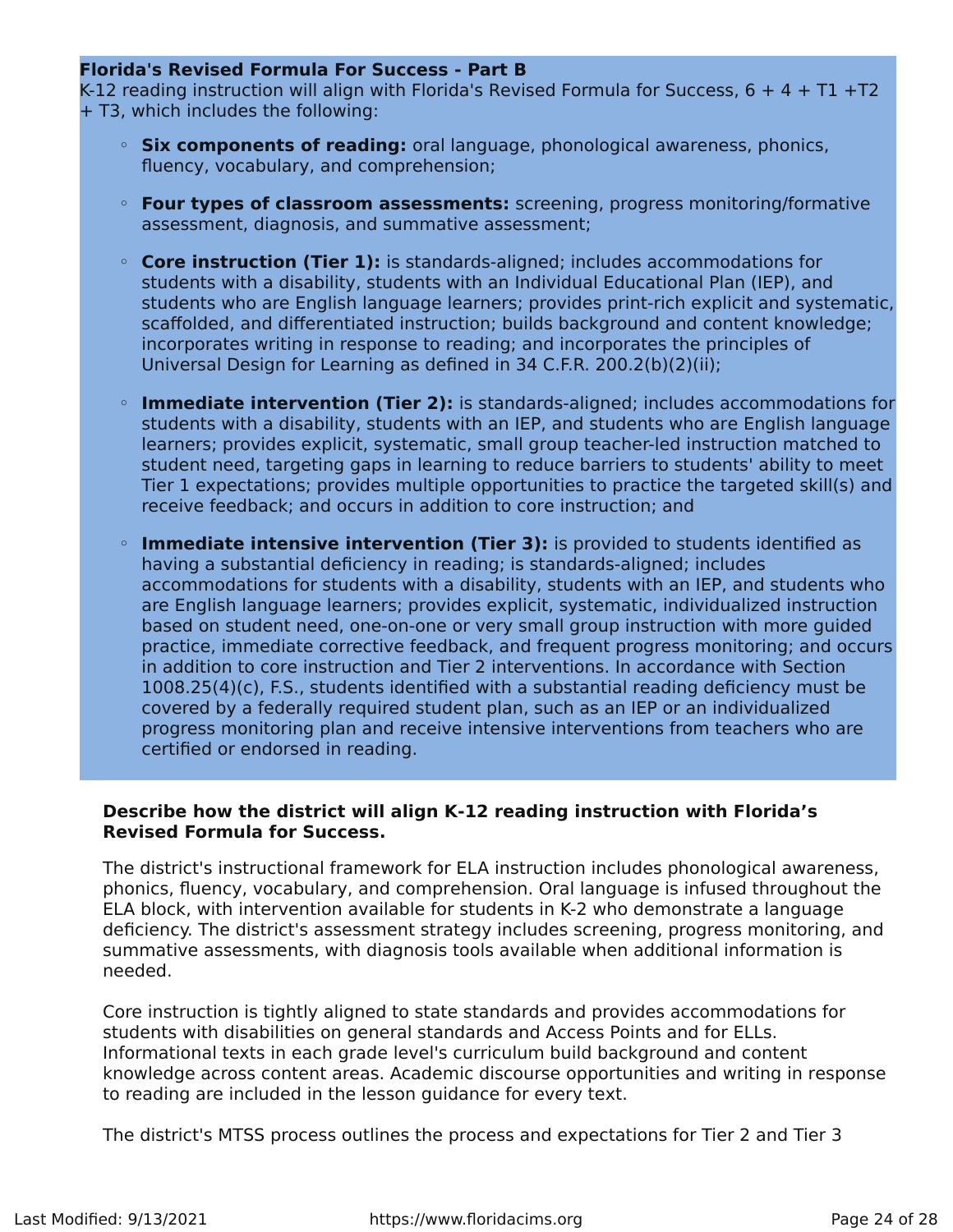interventions and ensures that all Tier 3 students have an IEP or PMP. Teachers of Tier 3 interventions must be certified or endorsed in reading.

## **How does the district support and monitor implementation?**

The ELA/Reading department provides support to schools in the instruction of the six components of reading. The Data and Assessment Team works collaboratively with Academic Services to create and execute an assessment strategy that incorporates all the necessary types of assessments. The Office of School Improvement provides training and support to school in implementing the MTSS process.

## **Who at the district is responsible for supporting and monitoring this requirement?**

The Chief Academic Officer and the Chief of Schools are responsible for this requirement.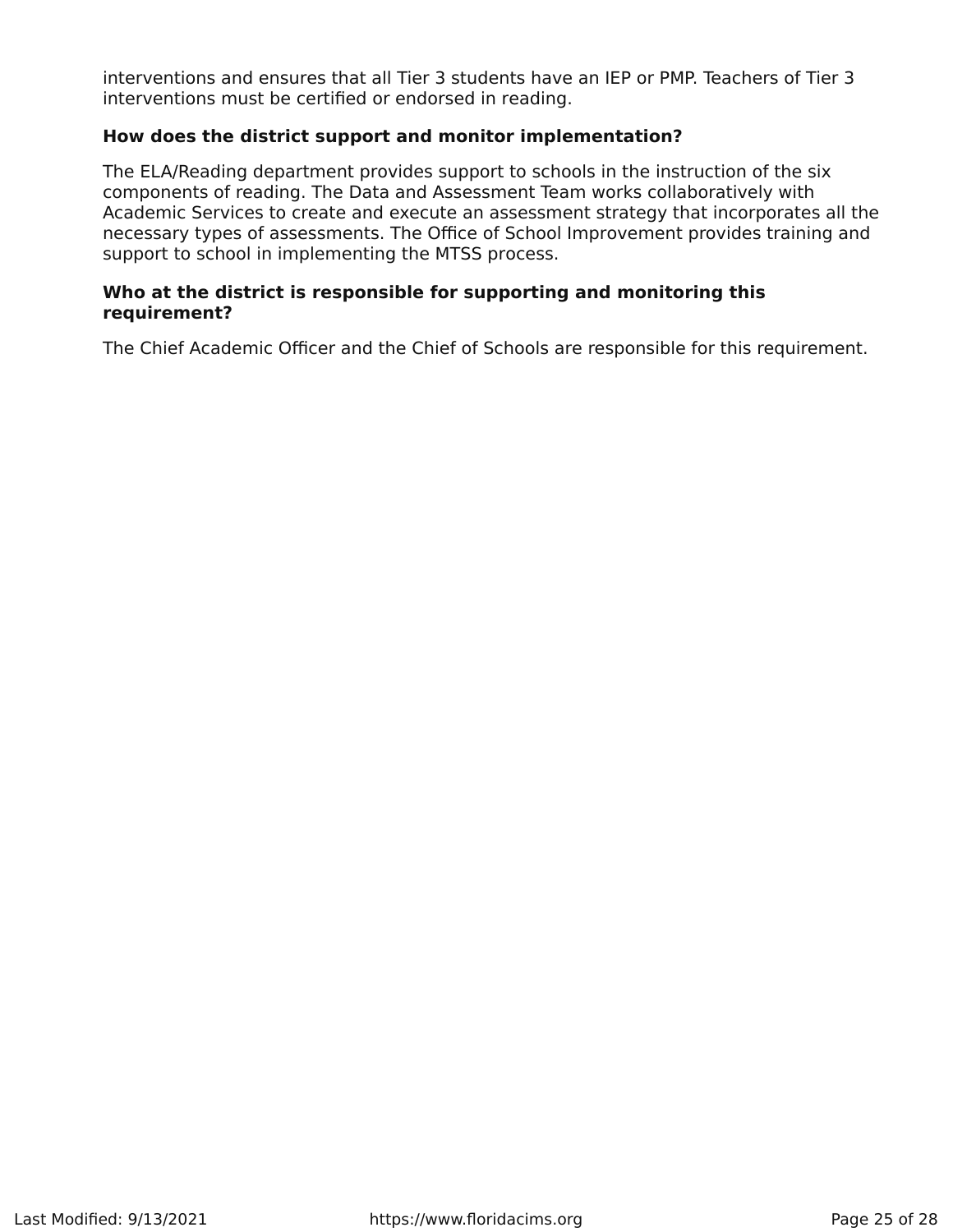## **Assessment/Curriculum Decision Trees - Part C**

Districts are required to develop Assessment/Curriculum Decision Trees to demonstrate how data will be used to determine specific reading instructional needs and interventions for all students in grades K-2. Use the Assessment/Curriculum Decision Tree template to address ALL students. The template can be used for grade bands or for individual grades.

The Decision Trees must contain the following information:

- Name of screening, diagnostic, progress monitoring, local assessment, statewide assessment, or teacher observations used within the district. Pursuant to Section 1002.69, F.S., the Florida Kindergarten Readiness Screener (FLKRS) must be used as a component of identification for kindergarten students, and according to section (12) of the plan rule, the assessment tool used to identify students in grades K-3 with a substantial deficiency. Florida Standards Assessment-English Language Arts (FSA-ELA) must be one of the components used for grades 3-12 pursuant to Section 1008.25(4)(a), F.S.;
- Target audience (grade level);
- Performance criteria used for decision‐making for each instrument;
- Assessment/curriculum connection, including evidence‐based curriculum materials and practices used in instruction and intervention, that address the six (6) components of reading: oral language, phonological awareness, phonics, fluency, vocabulary, and comprehension;
- The methods for providing reading instruction and intervention to students who may continue to receive instruction through distance or blended learning;
- An explanation of how instruction will be modified for students who have been identified as having a substantial deficiency in reading who are in need of intensive intervention; and
- Specific criteria for when a student is identified to receive intensive reading interventions by a teacher who is certified or endorsed in reading, what intensive reading interventions will be used, and how they are provided. Districts must identify the multisensory intervention provided to students in grades K‐3 who have a substantial deficiency in reading. A description of the intensive, explicit, systematic and multisensory reading interventions which will be provided to students in grades K-3.

## **Upload Decision Tree File in PDF format**

The following documents were submitted as evidence for this section:

2021-22 K-12 Comprehensive Evidence-Based Reading Plan Decision Trees Duval FINAL.pdf 2021-22 Decision Trees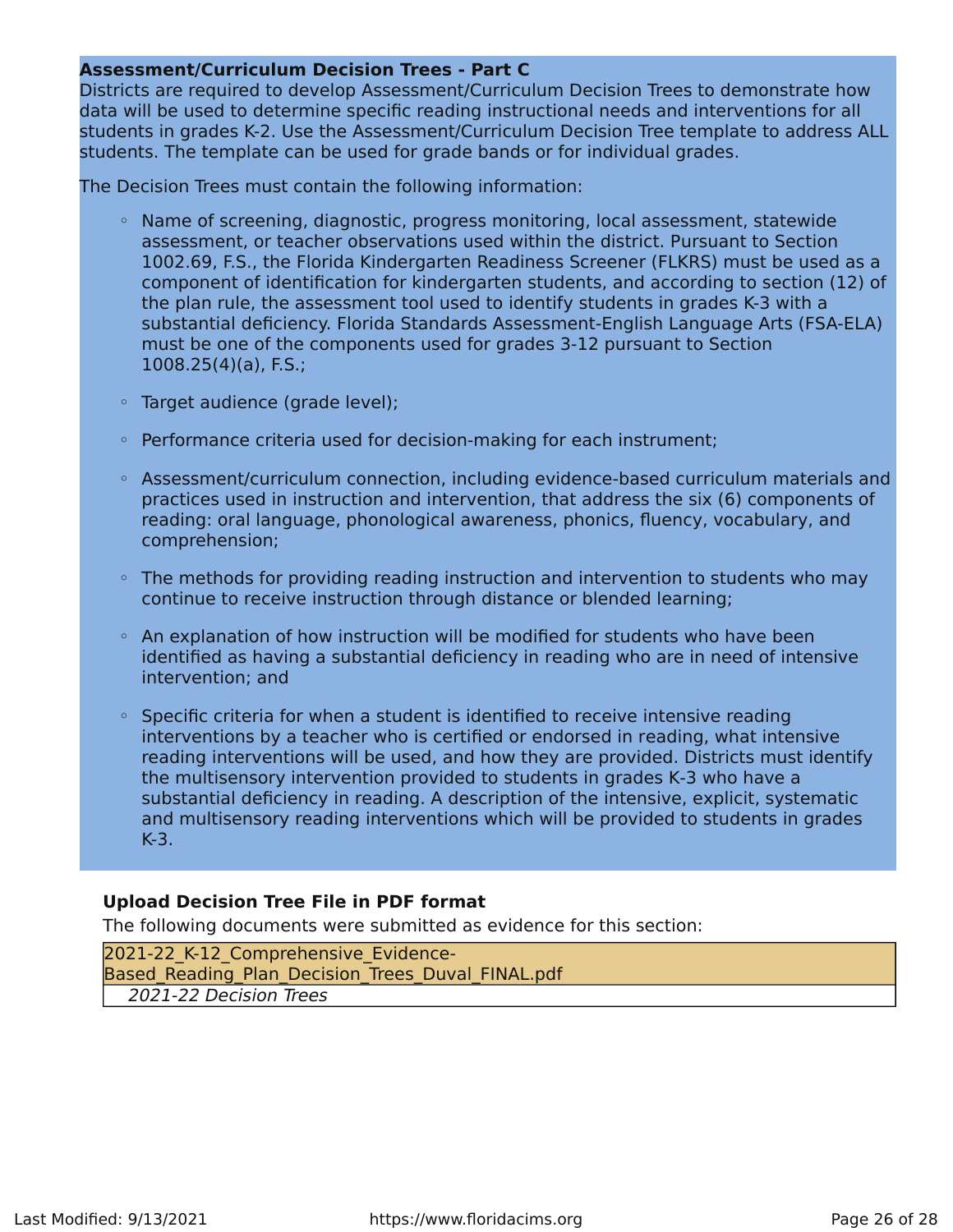## **Identification of Students with a Substantial Reading Deficiency**

<span id="page-26-0"></span>**Describe the district's process for identifying students with a substantial deficiency in reading based on the criteria above.**

After students complete the district diagnostic, scores are reviewed to identify students falling into the Substantially Below category at each grade level. A district-generated report is shared with principals to assist in identifying students in need of Tier 3 intervention and a PMP.